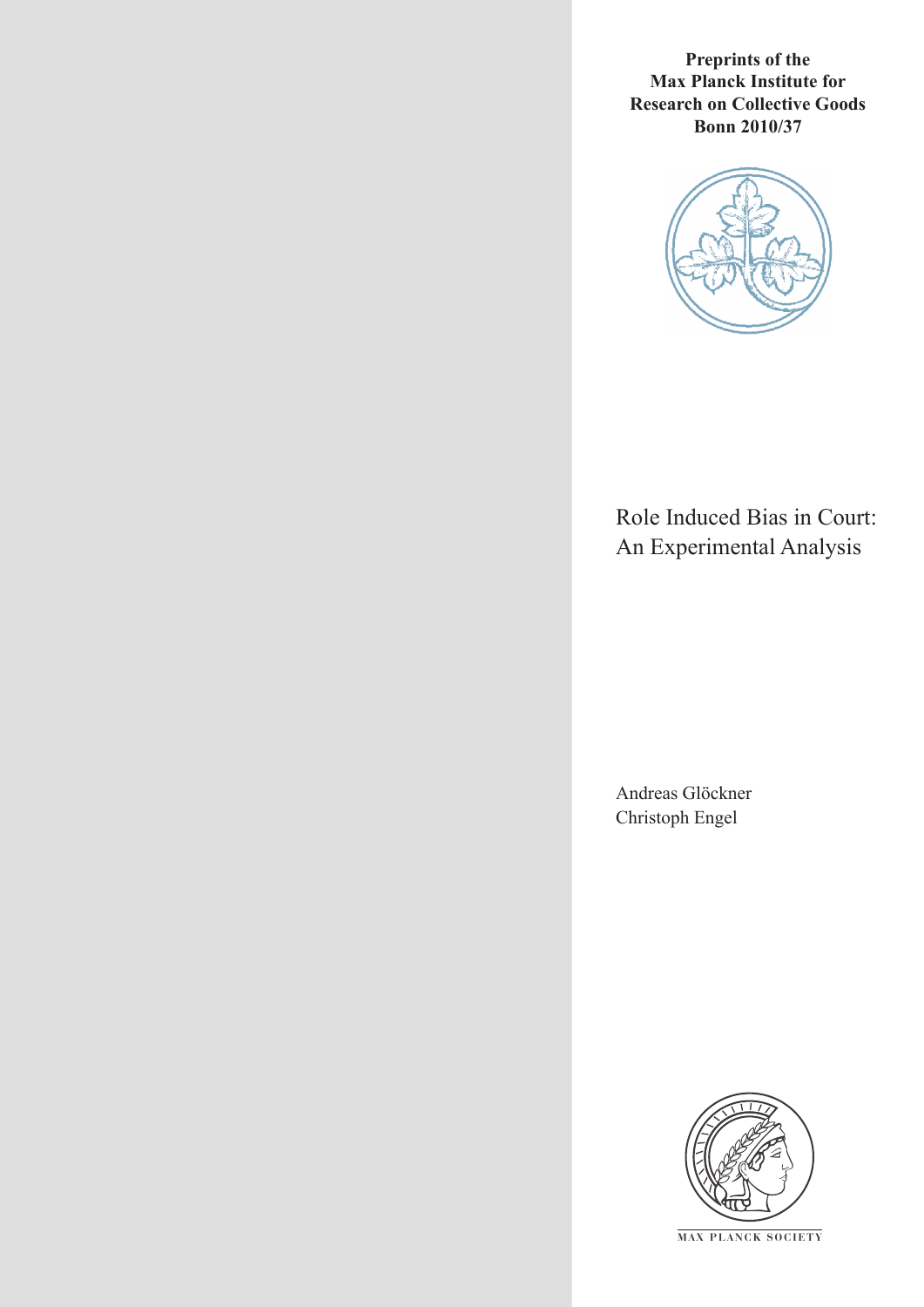

# **Role Induced Bias in Court: An Experimental Analysis**

Andreas Glöckner / Christoph Engel

September 2010, revised January 2012

Max Planck Institute for Research on Collective Goods, Kurt-Schumacher-Str. 10, D-53113 Bonn http://www.coll.mpg.de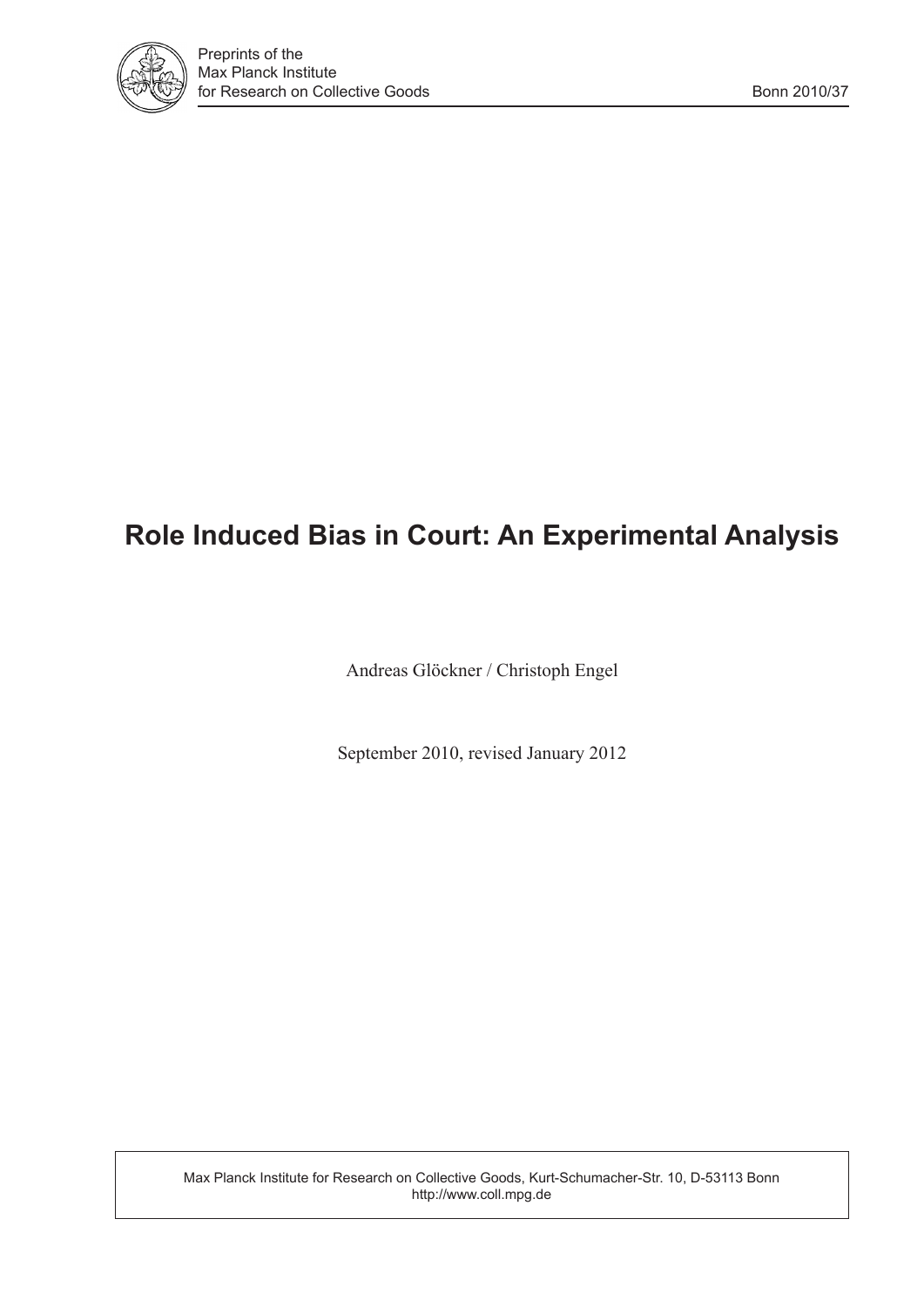# **Role Induced Bias in Court: An Experimental Analysis\***

## **Andreas Glöckner / Christoph Engel‡**

## **Max Planck Institute for Research on Collective Goods, Bonn**

## **Abstract**

Criminal procedure is organized as a tournament with predefined roles. We show that assuming the role of a defense counsel or prosecutor leads to role induced bias even if participants are asked to predict a court ruling after they have ceased to act in that role, and if they expect a substantial financial incentive for being accurate. The bias is not removed either if participants are instructed to predict the court ruling in preparation of plea bargaining. In line with parallel constraint satisfaction models for legal decision making, findings indicate that role induced bias is driven by coherence effects (Simon, 2004), that is, systematic information distortions in support of the favored option. This is mainly achieved by downplaying the importance of conflicting evidence. These distortions seem to stabilize interpretations, and people do not correct for this bias. Implications for legal procedure are briefly discussed.

Keywords: Coherence effects, Legal Decision Making, Biases, Parallel Constraint Satisfaction, Intuition

JEL: C91, D81, K14, K42

-

<sup>\*</sup> Helpful comments by Niels Petersen and Susanne Prantl are gratefully acknowledged.

<sup>‡</sup> Correspondence concerning this paper should be addressed to: Christoph Engel, Max Planck Institute for Research on Collective Goods, Kurt-Schumacher-Str. 10, D-53113 Bonn, Phone: +49-(0) 2 28 / 9 14 16 10, E-mail: engel@coll.mpg.de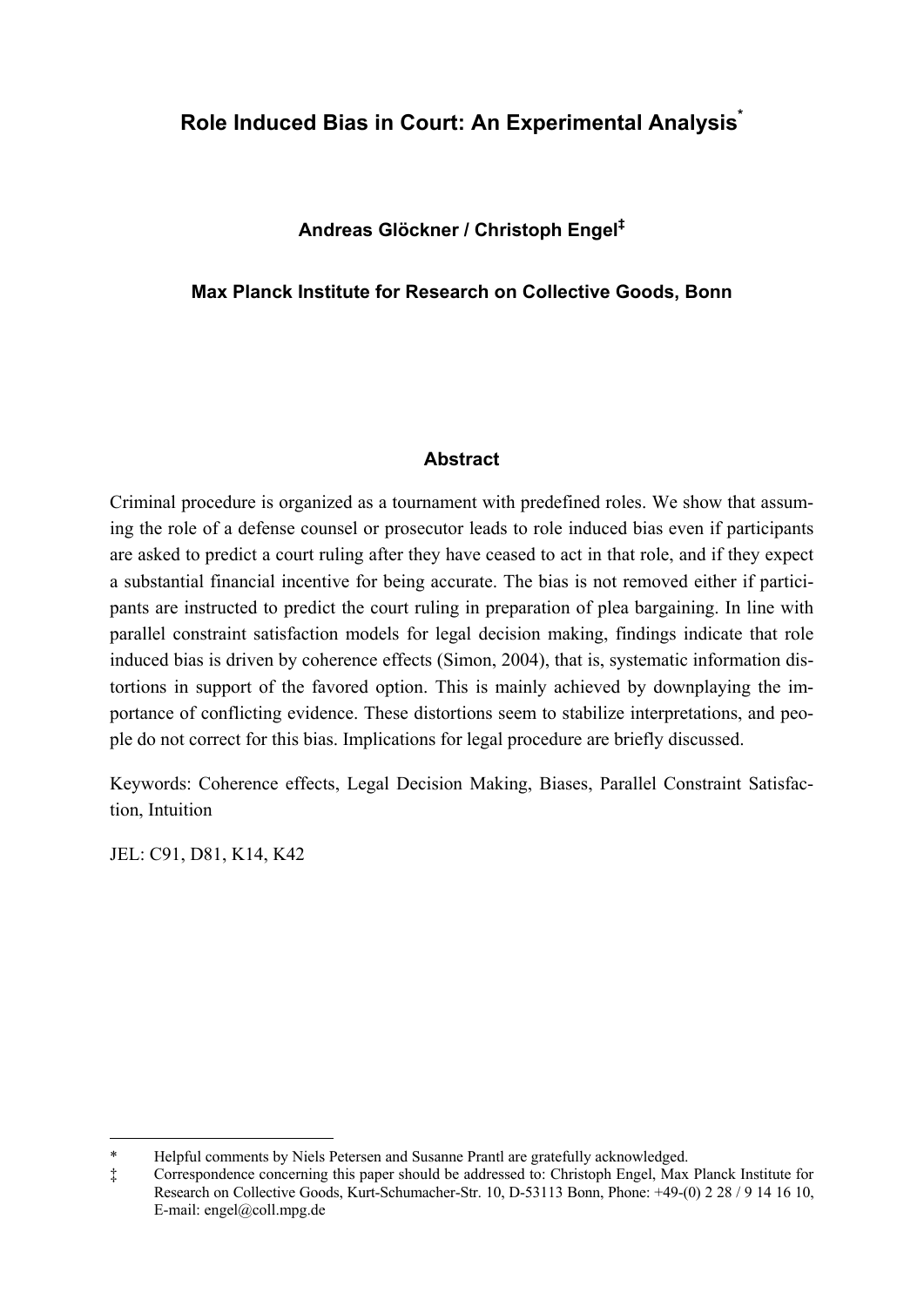# **Introduction**

Dramatic effects of social roles on behavior have been repeatedly demonstrated in social psychology (e.g., Haney, Banks, & Zimbardo, 1973; Janis & King, 1954; Thompson & Loewenstein, 1992; Vidmar & Laird, 1983; Zimbardo, 1965). It also has been shown that social theories are perseverant, once a subject has been induced to adopt them (Anderson, Lepper, & Ross, 1980), and that bias can result from a person being psychologically invested in a cause (Markman & Hirt, 2002). It has been discussed that this bias is highly relevant for law because roles influence (and often limit) choices (Sunstein, 1996), as well as preparatory acts, like the search for evidence (O'Brien, 2009). Role induce bias might also be one of the causes for attorneys overconfidence in predicting case outcomes (Goodman-Delahunty, Granhag, Hartwig, & Loftus, 2010). In the current paper, we are interested in the cognitive mechanisms that are induced by assuming the role of one or the other side in a legal dispute. Specifically, we focus on the mechanism of coherence construction (Robbennolt, 2004; Simon, 2004; Thagard, 2003) which might induce prosecutors and counsels for the defense to be–partially unbeknownst to themselves–biased by the role that has been assigned to them.

# **Coherence Construction by Parallel Constraint Satisfaction**

Coherence construction models assume that legal decision making is based on constructing and evaluating coherent interpretations or stories from the available pieces evidence (see Pennington & Hastie, 1988, for a classic approach). Formally, this can be implemented in parallel constraint satisfaction (PCS) models using symbolic networks (Glöckner & Betsch, 2008; Holyoak & Simon, 1999; Robbennolt, 2004; Simon, 2004; Spellman, 2010; Thagard, 2003). PCS models basically assume that automatically spreading activation processes lead to constructing the best (i.e., most coherent) interpretation—in the case of criminal procedure: a story about what happened that purportedly led to crime—under parallel consideration of all constraints resulting from the evidence and all logical relations. This is achieved in an overall evaluation of the structure of the evidence, which leads to increasing the weight given to (i.e., the activation of) information speaking for the strongest option and by decreasing the weight given to information speaking against it. Information is thus polarized (Simon, 2004, p. 523). This systematic revaluation of the evidence is called a coherence shift<sup>1</sup> (Holyoak & Simon, 1999) or coherence effect (Simon, 2004). Coherence shifts have been demonstrated in a wide variety of tasks (e.g., Brownstein, Read, & Simon, 2004; DeKay, Patino-Echeverri, & Fischbeck, 2009a; DeKay, Patino-Echeverri, & Fischbeck, 2009b; Glöckner, Betsch, & Schindler, 2010; Russo, et al., 2008; Russo, et al., 1998; Simon, Krawczyk, Bleicher, & Holyoak, 2008; Simon, Krawczyk, & Holyoak, 2004) and particularly for legal judgments (Carlson & Russo, 2001; Glöckner & Engel, 2008; Holyoak & Simon, 1999; Simon, 2004). It has, however, been shown that coherence effects are transient and disappear after some time (Simon, Krawczyk,

<sup>-</sup>1 In a different research tradition, it is also referred to more generally as predecisional information distortion (e.g., Bond, Carlson, Meloy, Russo, & Tanner, 2007; Brownstein, 2003; Russo, Carlson, Meloy, & Yong, 2008; Russo, Meloy, & Medvec, 1998).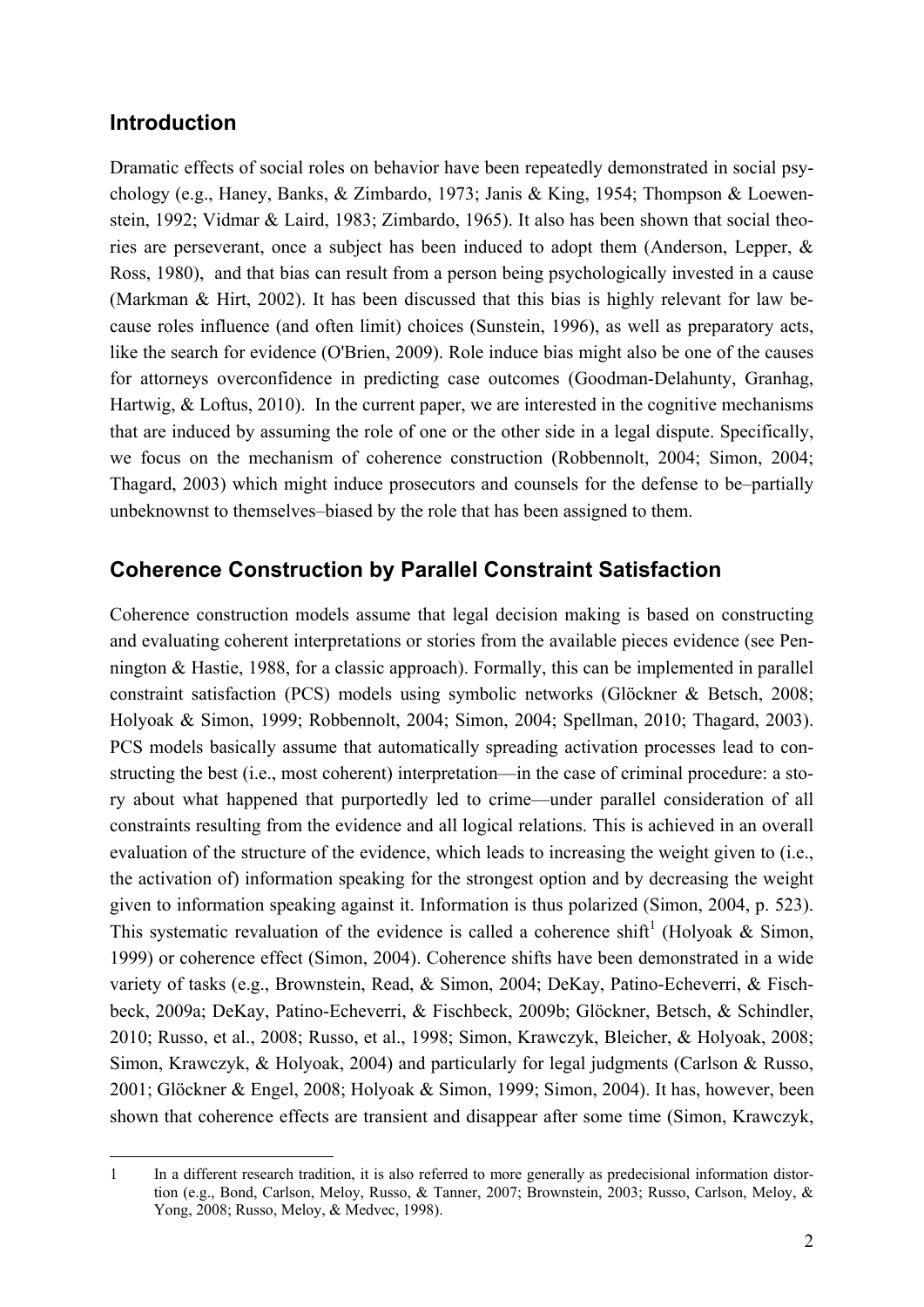et al., 2008). In three studies we investigate in how far coherence effects drive role-induced bias and whether individuals are able to correct for the bias when being motivated to so.

# **Previous Research on Role-Induced Bias**

Role-induced bias has already been demonstrated in a previous study (Simon, Snow, & Read, 2004). Participants were asked to assume the role of a third year law student assigned to a retired judge who serves as an arbitrator in labor law disputes. Participants were informed that the judge had already heard the evidence and taken her decision (the contents of which was unknown to the participants). In the cover story, it was announced that participants would later be asked to assist the judge in drafting her opinion (which actually did not happen). After reading the evidence, participants were asked to give their own verdicts. Simon et al. found significant biases on judgment induced by assigned roles, and coherence shifts in the direction supporting them.

In a further study, Simon, Stenston, and Read (2008) instructed participants to investigate a university cheating case to prepare an adversarial hearing. Participants were assigned different roles, either to investigate the case on behalf of the university or of the student, but they were also instructed to be fair and objective. Besides replicating the finding that role assignment leads to biased judgment and coherence shifts, Simon et al. showed that role assignment led participants to wish that their side would win. Using the same paradigm, it could be shown that the degree of partisanship, that is how strongly participants wanted their side (role) to win, increases the bias in judgments and information distortions (Simon, Stenstrom, & Read, 2009). A structural equation model analysis revealed a good fit of a model assuming that the effect of partisanship on judgments of guilt was simultaneously mediated by motivation and coherence shifts. It is the aim of this study to disentangle both causes, and to test whether role induced bias is even present if it is in conflict with participants' induced motives.

# **Mechanisms Causing Role Induced Bias**

-

Role induced bias might be caused by deliberate, motivated reasoning (Kunda, 1990).<sup>2</sup> Individuals might come to the conclusion that is mandated by their role, which would account for the motivational effect observed by Simon et al. (2008; 2009) and would be in line with research in social psychology (e.g., Janis & King, 1954; Zimbardo, 1965). Yet the bias might also emerge unintentionally (Kunda & Thagard, 1996; Monroe & Read, 2008), which could be explained by the automatic activation of unconscious goals in PCS networks. Furthermore, role-induced bias might be caused by confirmatory information search (e.g., Betsch, Haberstroh, Glöckner, Haar, & Fiedler, 2001; Fiedler, 2000; O'Brien, 2009; Snyder & Swann, 1978; Wason, 1960); people might mainly look up information supporting the hypothesis they have already formed, or they think is desired by their role.

<sup>2</sup> It should, however, be noted that motivated reasoning is not necessarily only a deliberate process (see also below).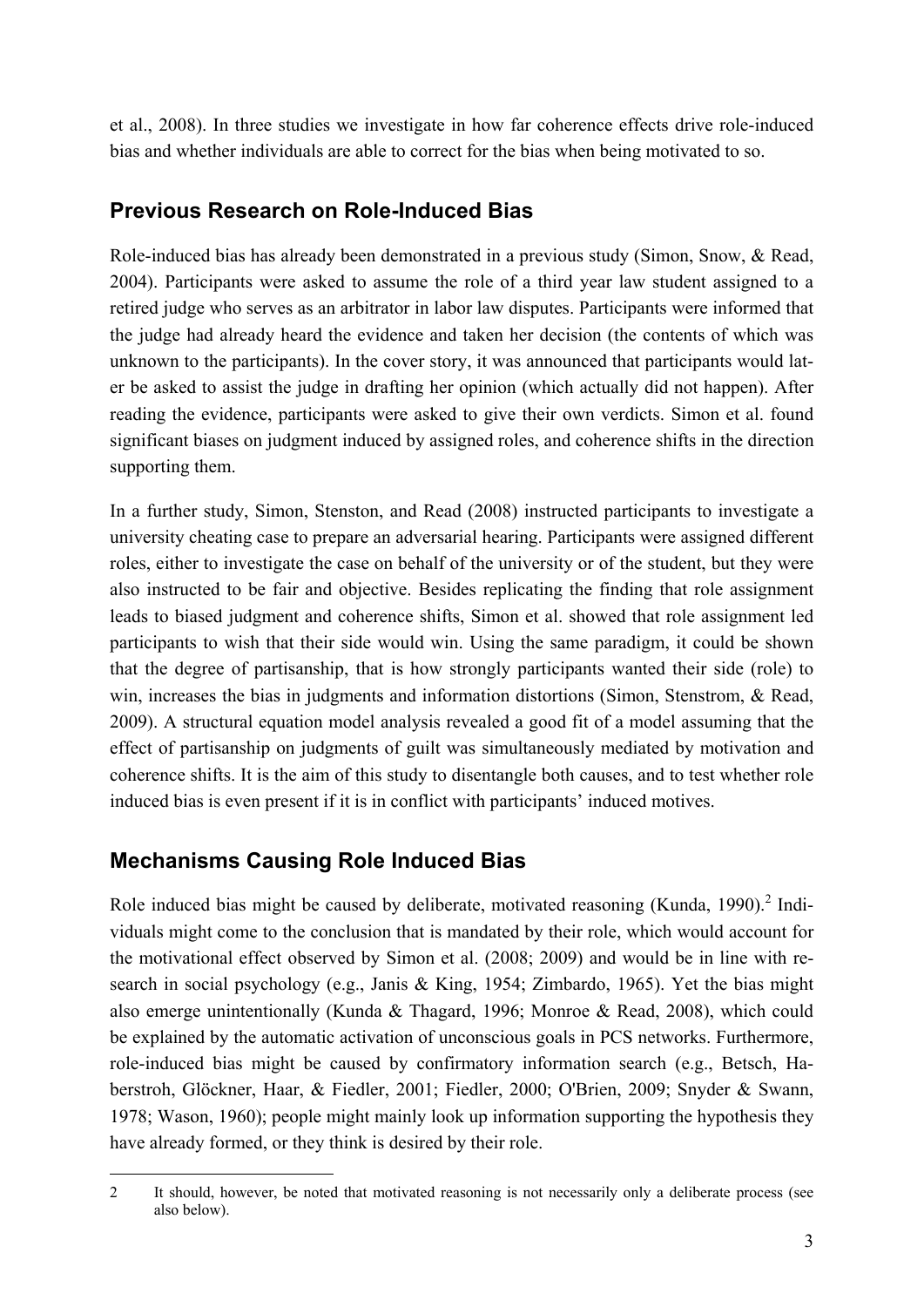If the bias was intentionally or unintentionally formed by motivated reasoning, one should expect it to disappear when motivational goals are changed. It is the primary purpose of our experiments to test whether role induced bias is lasting, even if participants have no longer any reason to be biased and if, to the contrary, they are motivated to judge neutrally. In this respect, PCS models are skeptical. Once induced, the bias should prevail even if goals change, and it should be relatively hard for people to form alternative interpretations. This prediction results from the fact that interpretations, once they have been formed, stabilize themselves by coherence shifts in the respective direction (Read, Vanman, & Miller, 1997). Stated differently, after forming the preferred interpretation, all pieces of evidence are viewed in the light of this interpretation, and their evaluation is biased to support it. Hence, adding single pieces of evidence will often not lead to changes in interpretation (there will be no accommodation). Rather the new information will be revaluated to match the overall interpretation (there will be assimilation) (see Simon, 2004, for a discussion of this effect related to jurors failure to exclude inadmissible evidence). This could induce people to stick to their initial interpretation instead of correcting for role-induced bias even if they are no longer acting in the assigned role and have an incentive to form a more balanced view (see Experiments 1 and 2), or if, while the role persists, it now calls for accuracy, not for persuasion (see Experiment 3). Recent studies on the *Einstellung* (set) effect demonstrate such unintended stickiness effects even for (chess-) experts, showing that initially formed interpretations unconsciously bias further information processing against the explicit intent to look for alternatives (Bilalic, McLeod, & Gobet, 2008, 2010). However, findings on the transience of coherence effects (Simon, Krawczyk, et al., 2008) might indicate that also role-induced bias disappear after a cooling off period.

# **Policy Implications**

It is of high public interest to identify and reduce biases in legal decision making, and a large literature in the fields of law and psychology (see Daftary-Kapur, Dumas, & Penrod, 2010, for a recent review; e.g., Englich, Mussweiler, & Strack, 2005; Hastie, Schkade, & Payne, 1999a, 1999b) and empirical legal studies (e.g., Guthrie, Rachlinski, & Wistrich, 2000; Guthrie, Rachlinski, & Wistrich, 2007; Jolls & Sunstein, 2006; Korobkin, 2003; Rachlinski, 2006; Wistrich, Guthrie, & Rachlinski, 2005) is concerned with this issue. Our study contributes to this literature in that it informs policy makers about the robustness of role induced bias, and about the possibility to remove the bias by changing incentives.

Studies on settlements in tort cases provide a first indication that role-induced biases might even prevail in such situations (Loewenstein, Issacharoff, Camerer, & Babcock, 1993). In a deliberately ambiguous situation, participants were randomly assigned to the roles of plaintiff and defendant and asked to negotiate the settlement of a tort case. Payoffs depended on the negotiation outcome. Additionally, participants were informed that a real judge had already taken a decision and they were asked to predict his verdict, before they engaged in negotiations. If they came close enough, they received a bonus payment. While the negotiation range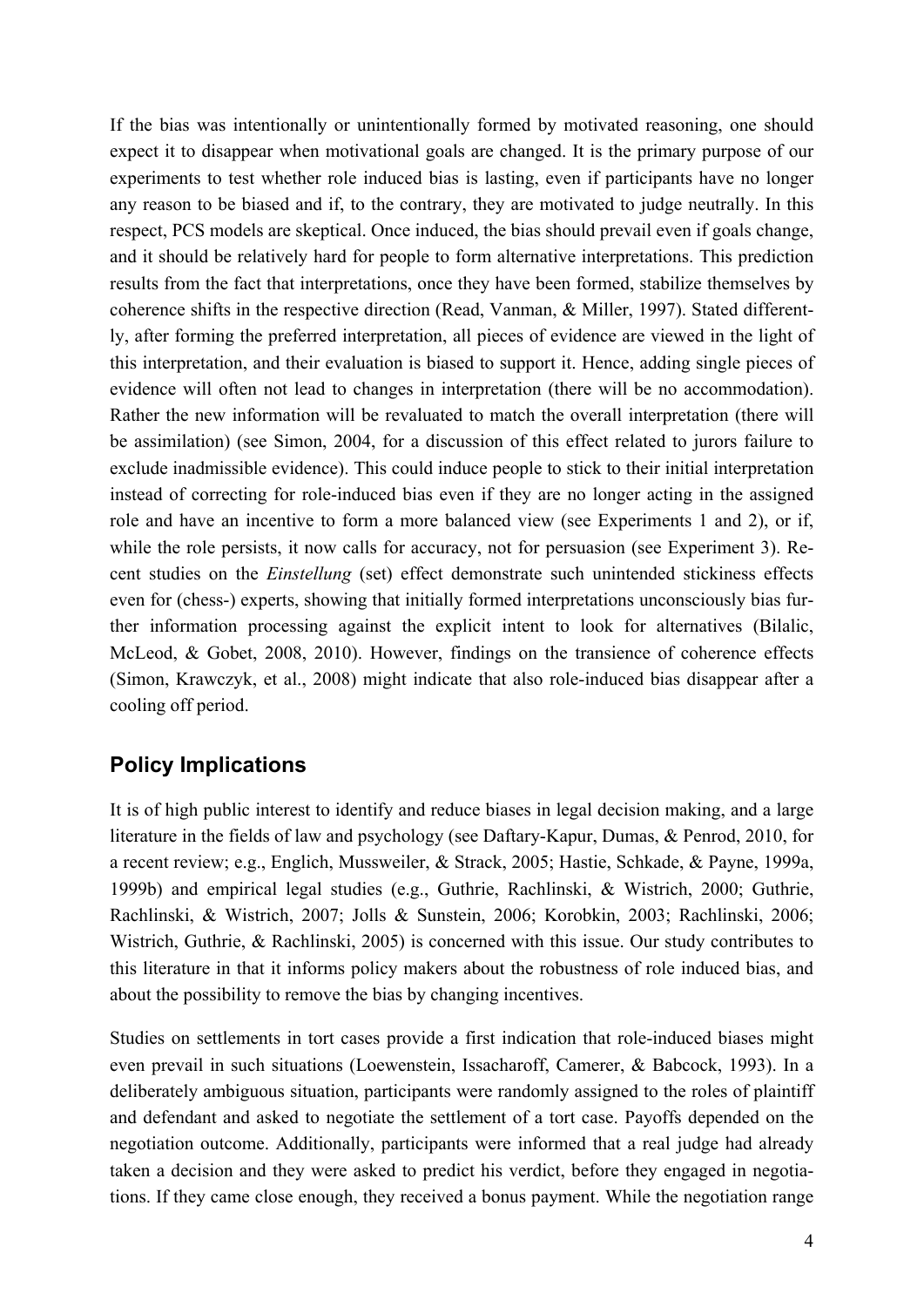was US\$ 10, the bonus was at most US\$ 1. Relative to the income from negotiating effectively, the bonus was thus relatively small. The predictions were influenced by assigned roles, but to a smaller degree than their judgment about a "fair" settlement price. The authors explain their overall pattern of results by the self-serving interpretation of fairness. The aim to earn more money in the experiment activated different fairness norms which in turn lead to differences in predictions and judgments. Later contributions demonstrate that the bias requires knowing the role (Babcock, Loewenstein, Issacharoff, & Camerer, 1995), that it can also be shown in the field (Babcock & Loewenstein, 1997), that it is reduced by damage caps (Babcock & Pogarsky, 1999) and by split-award statutes (Landeo, 2009).

## **Our Contribution**

Our main contribution is to test whether the mere assignment of a role biases judgment, even if the bias is no longer self-serving and if there are medium (Experiment 1) or high (Experiment 2) monetary incentives to correct for it. To that end we remove any motivational element for participants to bias judgment and give people a clear and explicit incentive to overcome potential biases in their predictions of the court ruling. We do so by two interventions. As in (Loewenstein, et al., 1993), we ask our participants to predict. But unlike the earlier experiment, in our experiment *only* prediction is incentivized. Also participants are not asked to predict *before,* but *after* acting in their assigned roles. Therefore when making their predictions, participants no longer have any pecuniary or moral reason to fulfill role expectations. Actually when they stay influenced by their previous role, they know this is likely to decrease their payoff. For predicting (postdicting) a court decision is the only task that is left, and the only monetary incentive present in the entire experiment. In the third experiment we induce an intrinsic motivation to correct for role-induced bias by making clear to the participants that a bias would be detrimental for their role and for the side they represent.

We also go beyond the literature in that we generate measures for the underlying mental processes. To that end, we add an information-board paradigm which allows for tracing peoples information search (e.g., Payne, Bettman, & Johnson, 1988). Additionally, we trace how the assignment of the role changes the valuation of the evidence. We thus measure coherence shifts (Holyoak & Simon, 1999). Using an exploratory account and without a definite hypothesis we record decision time to learn more about the underlying mental process (cf. Glöckner, 2009; Glöckner, 2010). Finally, the fact that we use a real criminal case with official model jury instructions and let people sketch pleadings should increase external validity.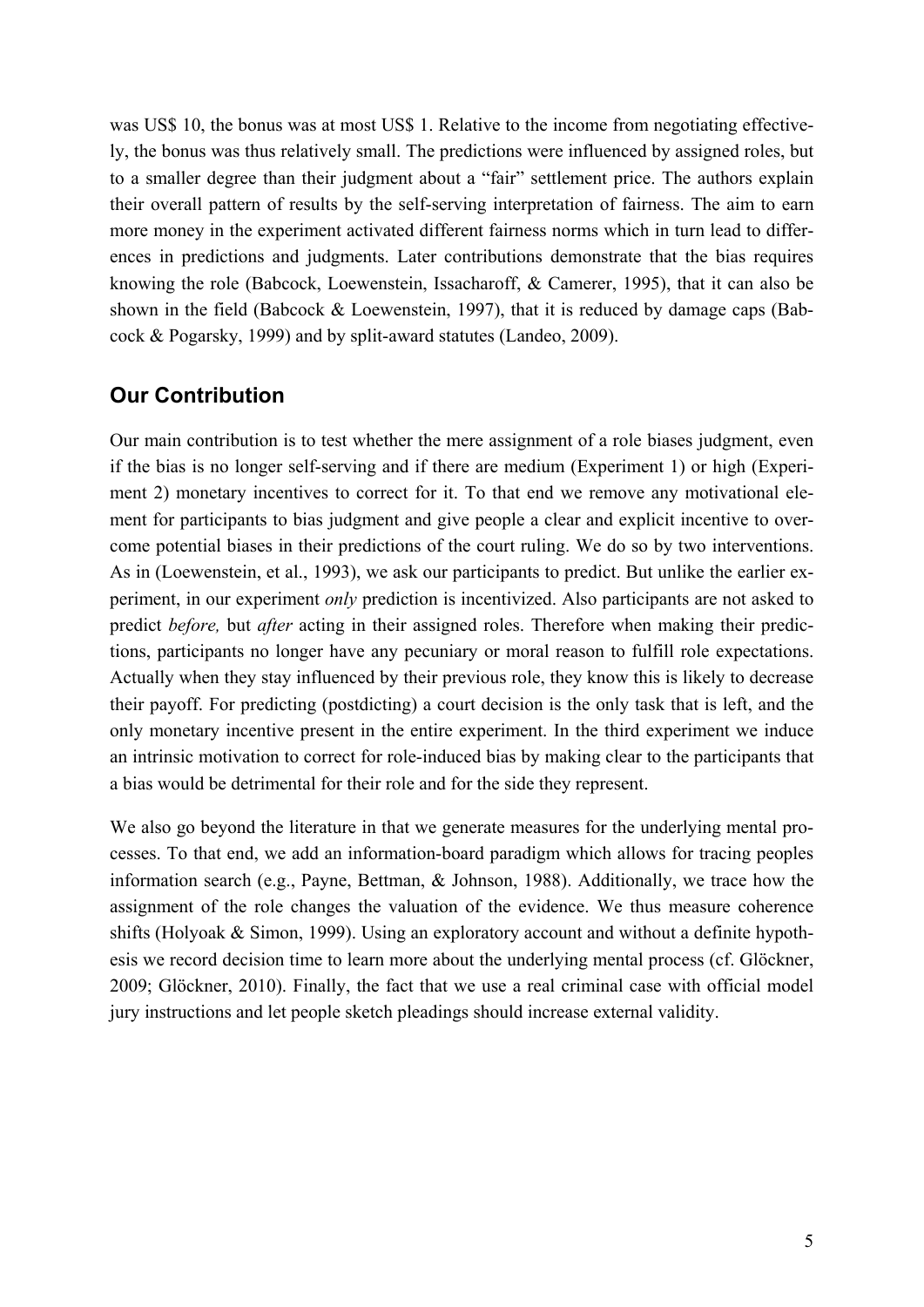# **Hypotheses**

Based on a PCS perspective, we predict that people assigned to the roles of defense counsel or prosecutor show role-induced biases even if they are asked to postdict a court decision after they have finished acting on the role and if they have a medium (Experiment 1) or high (Experiment 2) monetary incentive or if they are intrinsically motivated (Experiment 3) to predict correctly. We expect this to hold even when controlling for biases in information search (H1). This role-induced bias should be caused by stable coherence shifts in the respective directions (H2).

# **Experiment 1**

## **Method**

## *Participants and Design*

The experiment was conducted at the decision lab of the Max Planck Institute for Research on Collective Goods in Bonn, Germany. One-hundred forty-nine students of different majors participated in the experiment, 63 of them were female. Participants were randomly assigned to the roles of prosecutor or defense counsel, constituting the only between-subjects factor. The experiment consisted of a pre-test and a main-test which were separated by an unrelated filler task that took about 15min. The overall experiment lasted between 1 and 1.5 hours and students received a show-up fee of  $12 \in$  (approximately USD 16.80). If they correctly predicted that the real court convicted the defendant, they received an extra  $5 \in$  (see below).

## *Materials*

We use a translated and slightly modified version of a complex legal case constructed und repeatedly used by Dan Simon and colleagues (originally called Jason Wells case; Simon, Snow, et al., 2004); the complete case can be found in the appendix. In this case, a company accuses one of its employees of having stolen money from the company safe. The case consists of six pieces of information pro-guilty and contra-guilty, each. This information consists of facts and background beliefs. It is known that the money was stolen using the regular access code which only a few persons had. The money was stolen in the evening and the time was recorded. The crucial pro-guilty facts are a) the low number of persons who knew the access code to the safe from which the money was stolen, b) the high confidence level of an eyewitness who afterwards reported having seen the accused person at the site of crime, and c) the low relative frequency of a certain type of car in the region which was seen at the site of crime and which is also driven by the defendant. The strongest contra-guilty fact is that d) the defendant was seen shortly after the crime in a place which was hard to reach in such a short time. We frame the case as criminal procedure and use translated versions of the official model jury instructions of the Ninth Circuit (see appendix).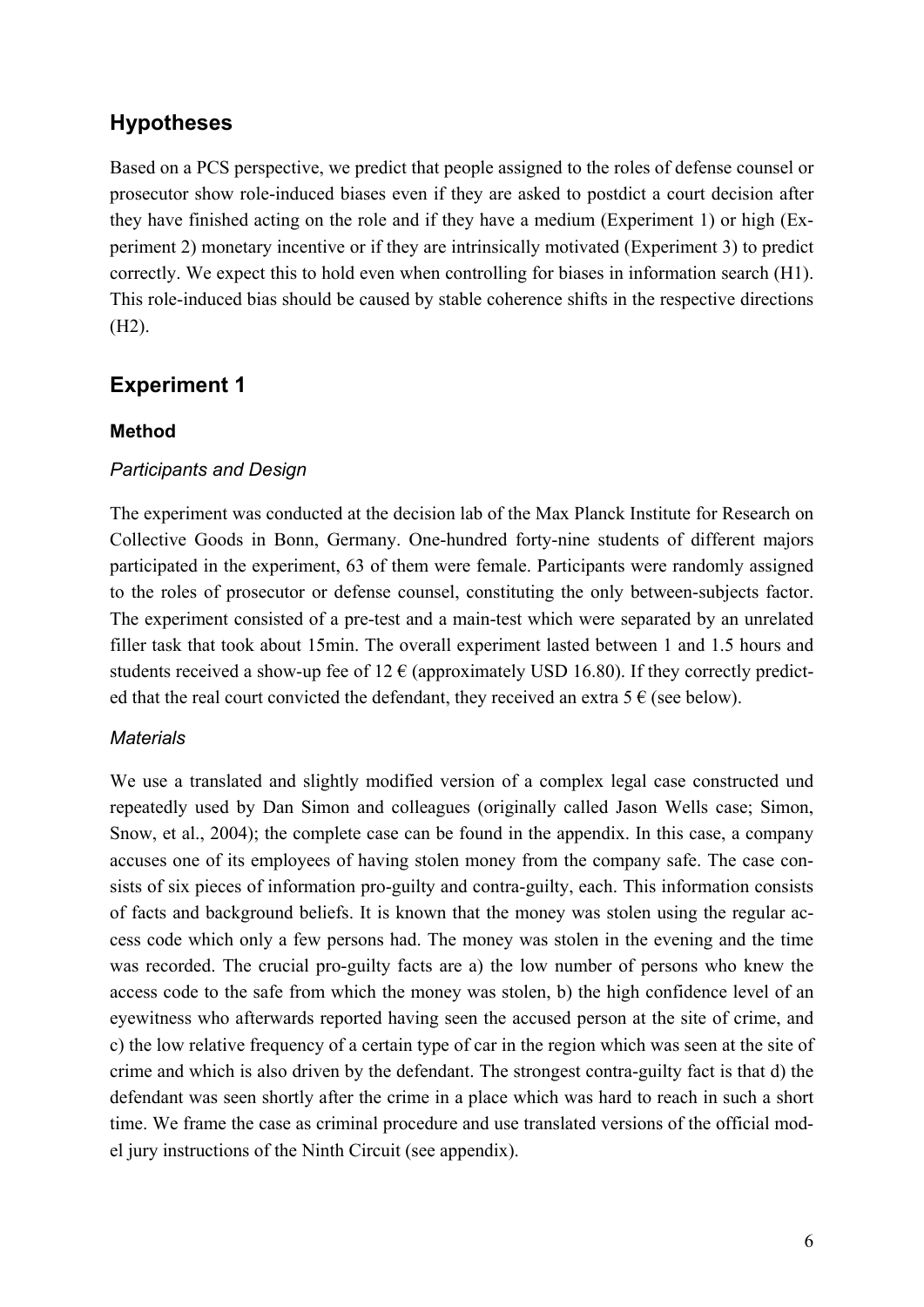## *Procedure*

The experiment was fully computerized. Except for our manipulation of role, we closely followed the procedure used in previous studies on coherence shifts (Simon, Snow, et al., 2004). In the pre-test, subjects read short scenarios about social interactions. These scenarios contain the relevant cues of the legal case, albeit in different situations, and were rated on a gliding scale from -500 (*strongly disagree*) to 500 (*strongly agree*). For instance, participants read that a bystander was 95% confident of having identified a specific person bringing some flowers for a colleague after work. They then were asked how strongly they agree with the statement that the identification makes it likely that this person indeed brought the flowers.<sup>3</sup> After completing the filler task, participants completed the main study. To implement our manipulation of role, participants were instructed to assume the role of an intern with either prosecution or defense.

In both conditions they then learned that they would be asked to sketch the pleading for their side after they have read the evidence. They then were presented with case materials which consist of a general instruction, including the "beyond a reasonable doubt" standard of proof, some background information on the defendant, and isolated pieces of evidence, as described in the appendix. They could read all information at their own speed. Each piece of evidence that was presented had an easy to remember but neutral title. Participants were then given 20 minutes to sketch their pleading in a large text-box. Specifically, they were asked to write down an outline for a pleading in bullet-points. While sketching their pleadings, participants could look up all pieces of information in a computerized information-board (Figure 1), which is a standard paradigm in studies on preference decisions (Betsch, et al., 2001; Norman & Schulte-Mecklenbeck, 2010). Each information card was labeled with the titles introduced in the initial presentation and the information could be selected by mouse click. Subjects were free to revisit any of these pieces as many times as they wanted. We recorded both the average number and the duration of these visits (taking into account initial reading of all pieces of evidence, which was mandatory).<sup>4</sup>

<sup>-</sup>3 The social scenarios were carefully constructed by Simon et al. (2004) to allow measuring the same cues that are relevant for the legal case. Half of the questions concerned general beliefs and were essentially identical between scenario and case (e.g., generally, one can assume that a person who committed a crime will laps back into crime; generally, you can trust eye-witness reports if persons were seen once or twice). The remaining questions concerned evaluations of the situation such as the reliability of the eye-witness report for the specific situation.

<sup>4</sup> Note that each of the 12 information pages contained several pieces of information (see Figure 1 and appendix). For the analyses reported below we classified each page as mainly containing pro guilty vs. contra guilty evidence or as being ambiguous. Pages titled Technician, Criminal record, White car, Debts, and Travel expenses were considered pro guilty evidence. Pages School, and Flower store were considered contra guilty evidence.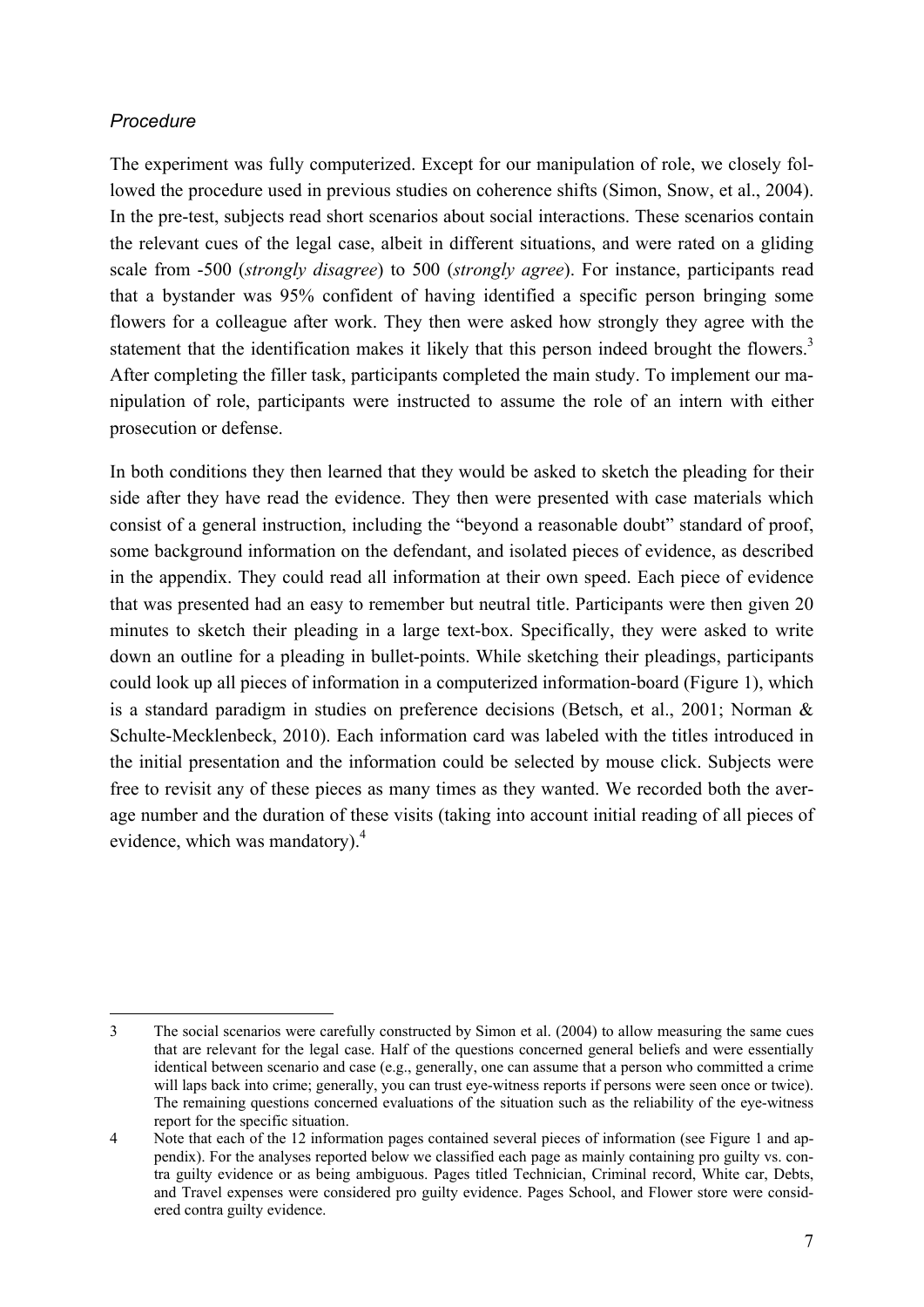## **Figure 1. Information Board and examples of evidence.**



## Technician

-

A technician who had been called to repair the photocopier testified that he had seen someone leave the accountant's office in great haste at about 7.15 pm. When questioned by the detective a day after the incident, the technician identified this person as Hans. When asked how sure he was about this, the technician said he was "at least 95%" certain. He explained that he had seen Hans once or twice before in the office.

*Note.* All 12 pieces of evidence that could be looked up are listed in the appendix with the short title in brackets.

Immediately after subjects had finished their sketch of pleading, they were asked to estimate (postdict) how a real German court had decided the (mock) case. To induce serious thought and to provide a high incentive for accuracy, in the instruction for this screen we promised an extra  $5 \notin$  to those who predicted the decision correctly; actually this bonus was the only payoff contingent on participants' action. To that end, and in the interest of even higher external validity, we had asked a criminal chamber of the regional court  $(Landgericht)^5$  of Oldenburg to tell us how they would have decided, had exactly this evidence, with exactly this instruction on the standard of proof, been presented to them. Of these four judges, three would have convicted the defendant, while one would have acquitted him. So their overall decision was to convict. We recorded the time participants took for making this decision measured from onset of the instruction to making a final choice. Hence, the measure included time both for reading and deciding.

Subsequently, participants estimated the probability that the defendant had stolen the money from the safe which we used as subjective measure for the probability of guilt. Finally, to allow measuring coherence shifts, subjects re-rated the evidence from the pre-test, using the same scale.

<sup>5</sup> In Germany, regional courts are courts of first instance for severe crime. The chamber that decided on our case materials usually hears first instance criminal cases.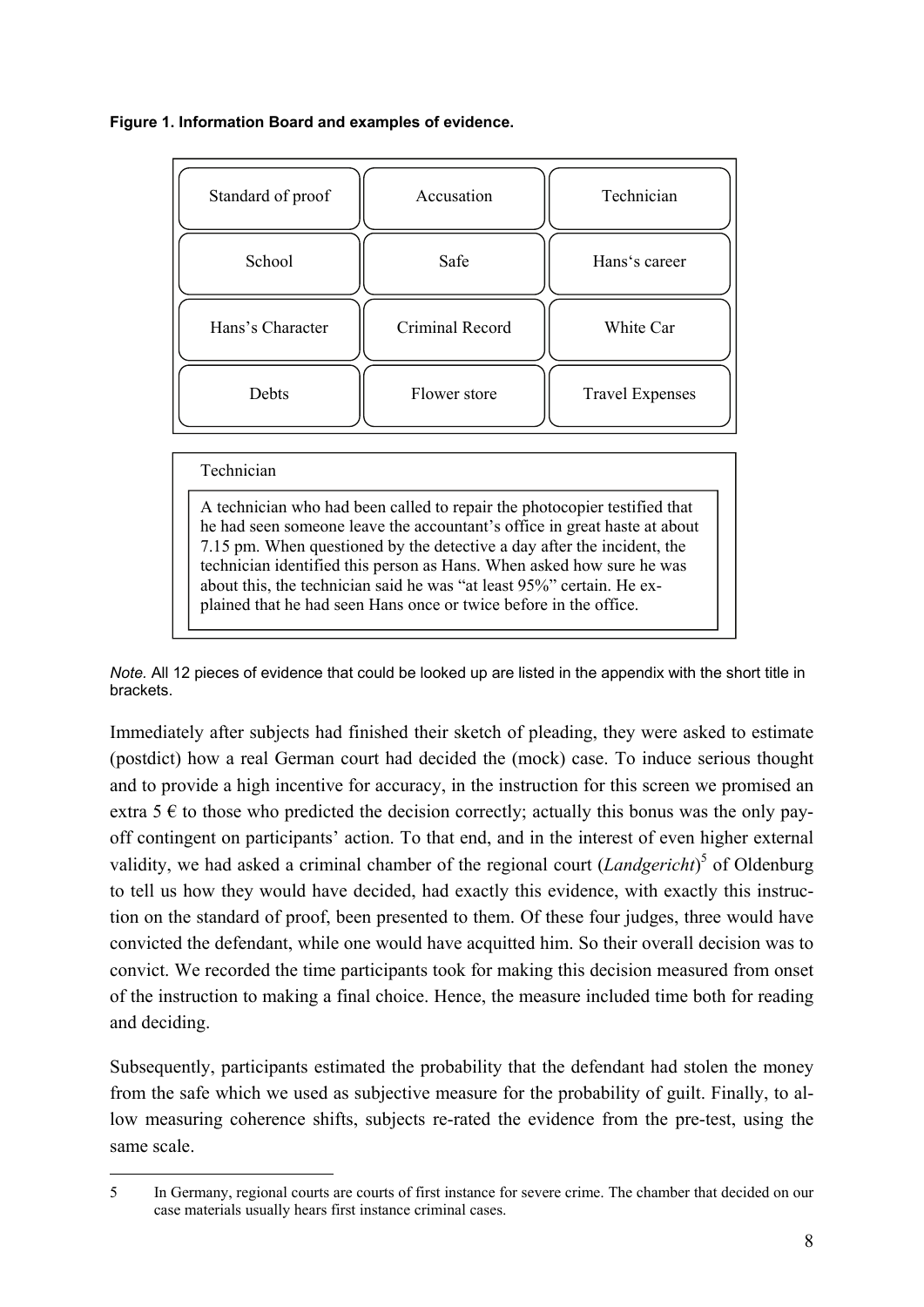# **Results Results**

Descriptive statistics for all major dependent measures separated by condition are provided in Table 1 and will be discussed in the following Descriptive statistics for all major dependent measures separated by condition are provided in Table 1 and will be discussed in the following in detail. in detail.

| time                            | prediction       | in sec              |                                                | 20.8(1.6)      | 27.6 (2.5)     |                                                  | 40.1 (4.5)              | 39.6 (4.0)     |                                          |                 |                           |
|---------------------------------|------------------|---------------------|------------------------------------------------|----------------|----------------|--------------------------------------------------|-------------------------|----------------|------------------------------------------|-----------------|---------------------------|
| coherence effects (increase pre | to post)         | contra guilty       |                                                | $-125.1(16.3)$ | $-15.7(14.4)$  |                                                  | $-96.1(19.0)$           | $-38.6(20.6)$  |                                          | $-111.25(50.5)$ |                           |
|                                 |                  | pro guilty          |                                                | 9.7 (10.2)     | $-54.5(16.6)$  |                                                  | 17.6(14.9)              | $-61.9(17.5)$  |                                          | $-50.2(42.5)$   | $133.9(40.5)$ 19.8 (46.6) |
|                                 | # of inspections | contra guilty       | Experiment 1: Prediction with 5 Euro Incentive | 2.37 (0.18)    | 2.49(0.14)     | Experiment 2: Prediction with 100 Euro Incentive | 2.35 (0.16)             | 2.51 (0.18)    | Experiment 3: Predictions for Settlement | 2.11 (0.18)     | 3.09 (0.35)               |
|                                 |                  | pro guilty          |                                                | 2.13 (0.15)    | 2.12 (0.10)    |                                                  | 2.22(0.13)              | 2.21 (0.13)    |                                          | 2.32 (0.22)     | 2.52 (0.24)               |
| subjective                      | p(guilty)        |                     |                                                | 66% (3.1)      | $50\%$ $(3.4)$ |                                                  | 65% (4.2)               | 55% (4.7)      |                                          | 65% (8.5)       | 49% (7.8)                 |
|                                 |                  |                     |                                                |                |                |                                                  | 54%                     | $1\%$          |                                          | 46%             | $1\%$                     |
|                                 | p(guilty)        | n predicted verdict |                                                | 64%            | 50%            |                                                  |                         | 40%            |                                          | 46%             | 37%                       |
|                                 |                  |                     |                                                |                | 76             |                                                  |                         |                |                                          |                 |                           |
|                                 |                  |                     |                                                | Prosecution 73 | Defense        |                                                  | Prosecution $50$ $56\%$ | <b>Defense</b> |                                          | Prosecution 13  | Defense                   |

# Table 1: Descriptive Statistics: Proportions and Means (with SE in parentheses). **Table 1: Descriptive Statistics: Proportions and Means (with SE in parentheses).**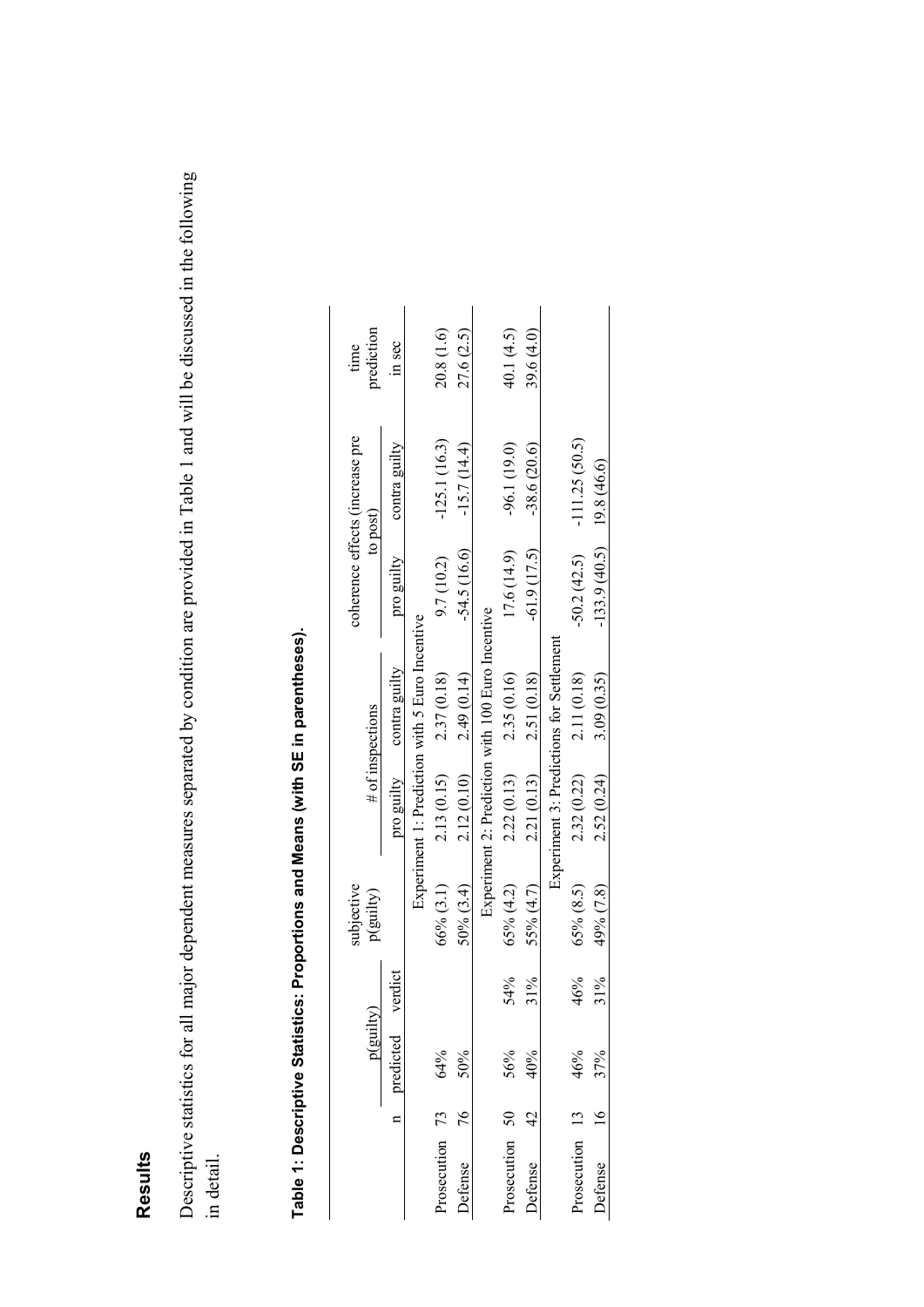# **Role-Induced Bias in Estimations of Verdict**

As can be seen in Table 1, the assigned role influenced the estimation of the verdict, in that there were 14% more predictions of conviction for persons in the prosecution role, compared to persons in the defense role (in this and all following comparisons we report absolute differences in probabilities). This effect was accompanied by a 16% increase in the average subjective probability of guilt.<sup>6</sup> To test H1 for significance, we conducted a logistic regression with predicted verdict as the dependent variable and role as the explanatory variable (using robust standard errors). The effect of role turned out significant (Table 2, model 1).<sup>7</sup>

|                                             | (1)<br>guilty        | (2)<br>Guilty         | (3)<br>guilty          | (4)<br>guilty            | (5)<br>guilty            | (6)<br>guilty            |
|---------------------------------------------|----------------------|-----------------------|------------------------|--------------------------|--------------------------|--------------------------|
| role prosecution<br>$(1 = yes, 0 = no)$     | $0.59+$<br>(1.76)    |                       | $0.64+$<br>(1.81)      |                          | $-0.62$<br>$(-1.31)$     | $-0.56$<br>$(-1.12)$     |
| Inspections of pro-<br>guilty evidence      |                      | $1.29***$<br>(3.63)   | $1.31***$<br>(3.68)    |                          |                          | $1.68**$<br>(3.25)       |
| Inspections of con-<br>tra-guilty evidence  |                      | $-0.63*$<br>$(-2.46)$ | $-0.61*$<br>$(-2.39)$  |                          |                          | $-0.85*$<br>$(-2.37)$    |
| reevaluation of pro-<br>guilty evidence     |                      |                       |                        | $0.0054**$<br>(2.77)     | $0.0057**$<br>(2.91)     | $0.0066**$<br>(2.79)     |
| reevaluation of con-<br>tra-guilty evidence |                      |                       |                        | $-0.011***$<br>$(-5.30)$ | $-0.012***$<br>$(-5.04)$ | $-0.012***$<br>$(-5.18)$ |
| Constant                                    | $3.19e-16$<br>(0.00) | $-0.87*$<br>$(-2.15)$ | $-1.26**$<br>$(-2.77)$ | $-0.24$<br>$(-1.04)$     | 0.0027<br>(0.01)         | $-1.54**$<br>$(-2.72)$   |
| <b>Observations</b><br>Pseudo $R^2$         | 149<br>0.016         | 149<br>0.075          | 149<br>0.091           | 149<br>0.306             | 149<br>0.316             | 149<br>0.384             |

|  |  | Table 2: Six logistic regressions on prediction of conviction in Experiment 1. |  |
|--|--|--------------------------------------------------------------------------------|--|
|  |  |                                                                                |  |

*Note.* Unstandardized coefficients; robust standard errors used; *z* statistics are given in parentheses below coefficients.

Variables "inspections" indicate how often the respective participant has viewed the total of pro- or contra-guilty pieces of evidence when preparing her pleadings. Variables "revaluation" measure coherence shifts, as explained in detail in the next section.

+ *p* < .05 (one-sided), \* *p* < .05 (two-sided), \*\* *p* < .01 (two-sided), \*\*\* *p* < .001 (two-sided)

To check the robustness of this result, we added the frequency of visiting pro-guilty vs. contra-guilty information as control variables. Although information inspections have a significant effect on the verdict (Table 2, model 2), adding them to role does not affect the main effect of role (Table 2, model 3), which provides additional support for H1. Note that the coefficient for role remained essentially the same as in the regression with only role as predictor. This suggests that the effect of role is not mediated by differences in information search.<sup>8</sup>

<sup>-</sup>6 All analyses reported in Table 2 also hold in regressions with subjective probability as dependent variable.

<sup>7</sup> Note, that since we have a directed hypothesis, a one-sided test has to be used, which turned out to be significant ( $p = .039$ ).

<sup>8</sup> The effect also prevails if we control for the time people took for visiting pro and contra-guilty evidence, not reported.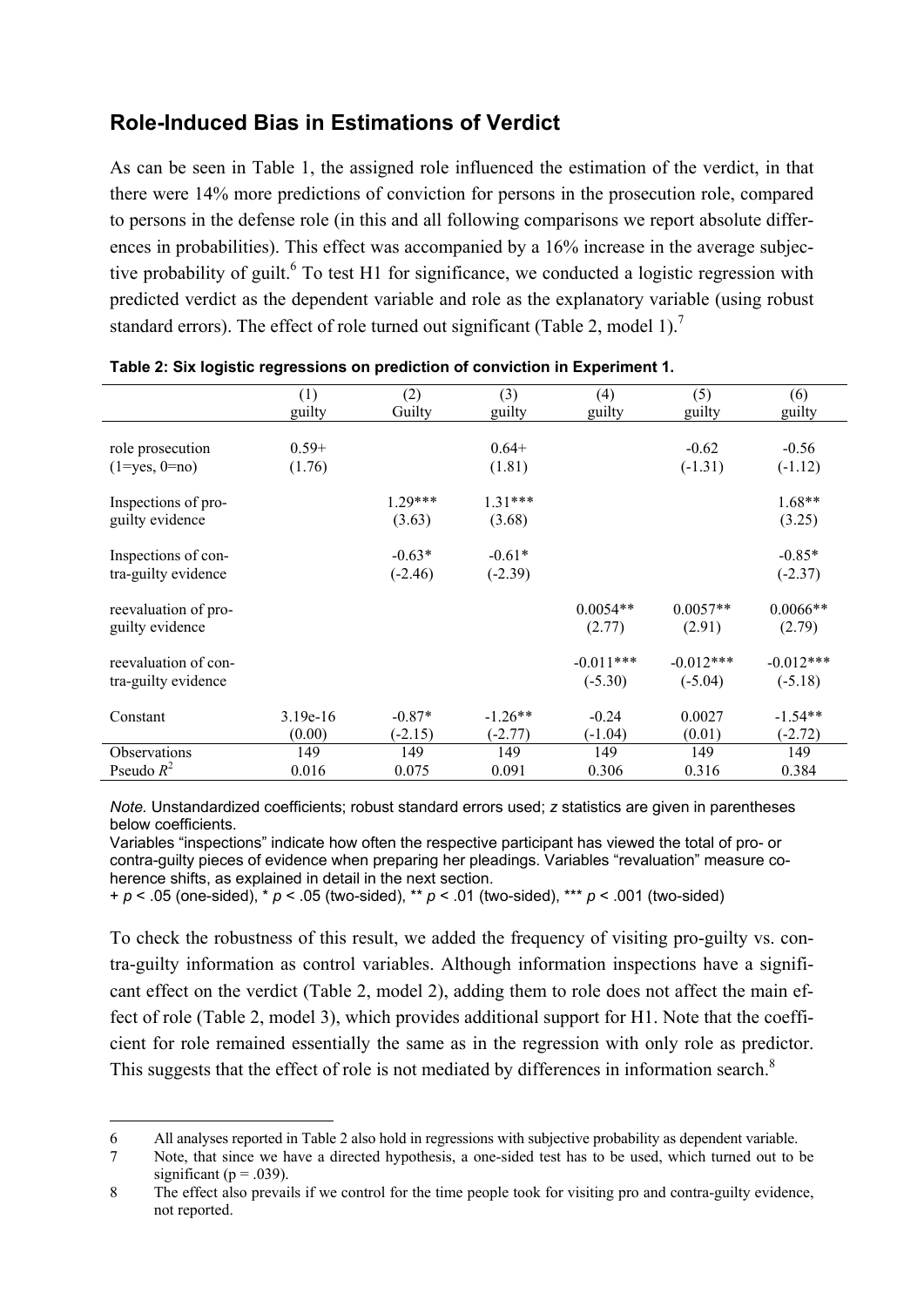To test rigorously whether the effect of role on verdict is mediated by information search, we performed mediation analysis (Figure 2a). Since we want to test a mediation model with more than one mediator which includes continuous and binary variables, we cannot use the standard procedure proposed by Sobel (1982). Instead we revert to a methodology based on standardizing coefficients and bootstrapping (Ender, 2010; see also MacKinnon & Dwyer, 1993; Preacher & Hayes, 2008). The results reveal that the influence of role on the prediction of the judgment is not mediated by differences in information search. Neither one of the single indirect effects (pro-guilty: coeff = .002,  $_{95}$ CI: LL=-.11; UL=.12; contra-guilty: coeff = .019,  $_{95}$ CI: LL=-.04; UL=.12)<sup>9</sup> nor the combined indirect effect (coeff = .020,  $_{95}CI$ : LL=-.04; UL=.10) were significantly different from zero, which would be indicated by zero being outside the 95CI. As can be seen in Figure 2a, the direct effect did not decrease when including the information search variables.

#### **Figure 2: Mediation analysis for the effect of role on judgment.**

a) Mediation by information search

-



<sup>9</sup> The indirect effect is the product of the coefficient explaining the mediator by the independent variable (in the first case: of role explaining the frequency of inspecting pro-guilty evidence) times the coefficient of the mediator explaining the dependent variable. The combined effect is the sum of all indirect effects. In all analyses we estimated coefficients and confidence intervals (CIs) based on 5000 iterations in bootstrapping. CIs from bootstrapping are bias corrected.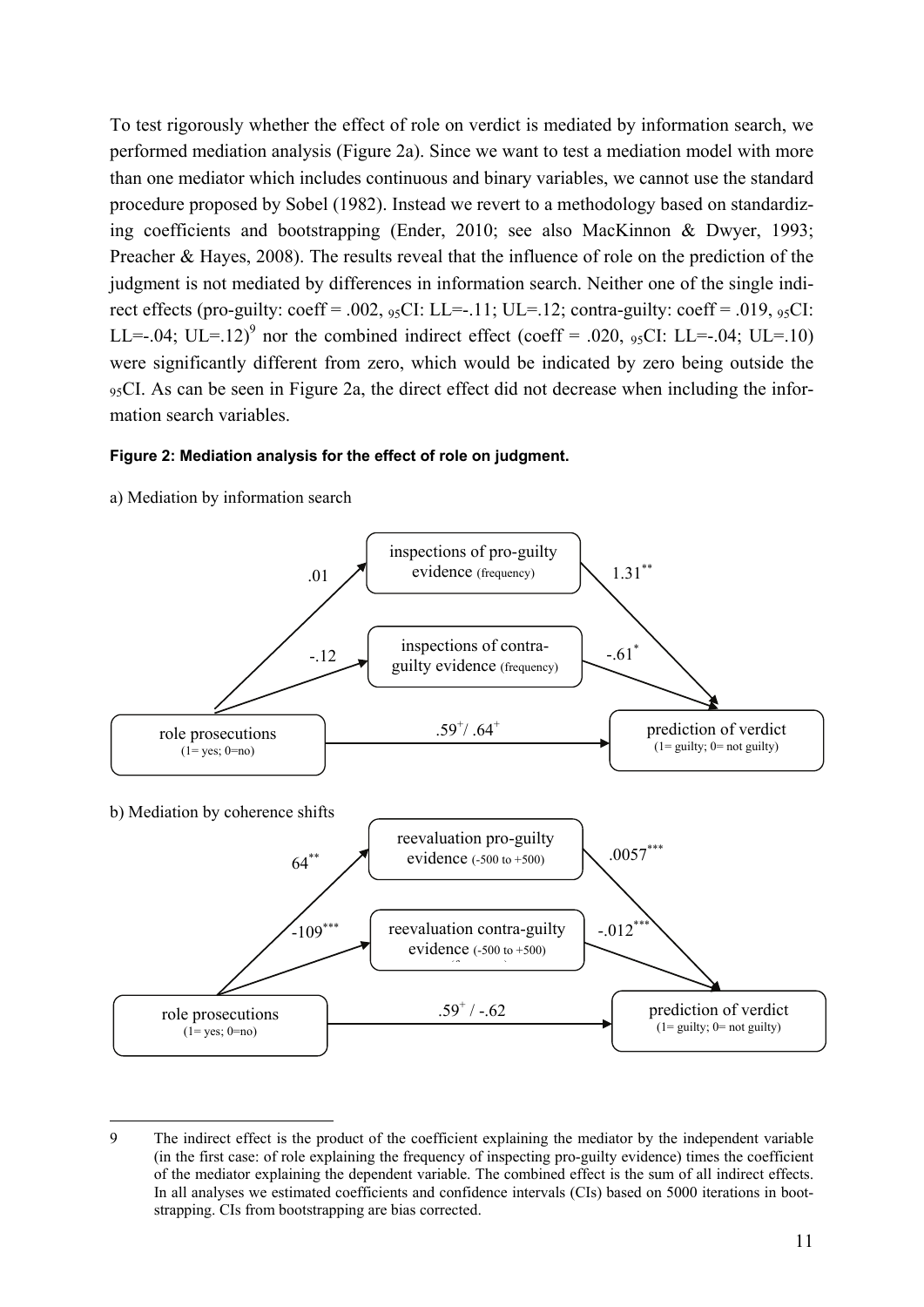#### *Coherence Shifts and their Impact on Prediction*

Our second hypothesis posits that role induced biases in predictions of verdicts are driven by coherence shifts, that is systematic revaluations of the evidence in the direction of the emerging judgment. This hypothesis would be supported by the data if we can show that coherence shifts mediate the effect of role on verdict predictions. To analyze the mediating role of coherence shifts on predictions, for each participant we first calculated average revaluation scores for pro-guilty and contra-guilty evidence by subtracting pre-test from post-test valuations of the same pieces of evidence. Revaluation scores can range from -500 to 500. Positive scores indicate that the valuation of the respective information was increased over the study; negative scores indicate that the valuation was decreased.

In line with previous findings, we observe systematic coherence shifts that are induced by role (Table 1). Participants in the prosecution role strongly devalue the contra-guilty evidence. By contrast, they give slightly more weight to pro-guilty evidence in the post-test as compared to the pre-test. Participants in the defense role strongly decrease the valuation of the pro-guilty evidence, while their evaluation of the contra-guilty evidence remains almost stable. Hence, role seems to induce differential effects on coherence shifts. Note, that coherence shifts were essentially confined to devaluing conflicting evidence, while supporting evidence is hardly affected. Furthermore, the spreading apart due to coherence shifts was overall much stronger for prosecution than for defense as indicated by the larger difference between reevaluations of pro- and contra-guilty arguments. We tested our second hypothesis using regressions and a mediation analysis. Logistic regressions reveal that coherence shifts explain verdict predictions (Table 2, model 4), and that the effect of role on judgment disappears if we control for coherence shifts (Table 2, model 5). As a robustness check, we also estimated the same model with additional controls for information search which lead to the same results (Table 2, model 6). Mediation analysis shows that coherence shifts indeed completely mediate the effect of role assignment (see Figure 2b). The revaluation of pro-guilty evidence (indirect effects: coeff = .068,  $_{95}CI$ : LL= .02; UL=.14) and of contra-guilty evidence (coeff = .24,  $_{95}CI$ : LL= .14; UL=.36) both individually and jointly (coeff = .31,  $_{95}$ CI: LL= .19; UL=.44) mediate the effect of role on verdict predictions. The overall indirect effect remains significant and does not change in size (coeff = .31,  $_{95}$ CI: LL= .17; UL=.44) if we control for amount and frequency of information search (pro- and contra-guilty, respectively) as covariates in the mediation clearly supporting H2. Note, that adding coherence shifts as mediators even reversed the effect of role on verdict predictions, which might indicate that persons try to correct for their previously assigned role. However, the reversed effect was not predicted and does not reach conventional significance levels in a two-sided test.

## *Influence of Deliberation Time on Role Induced Bias*

Finally, we aimed to test whether participants who take more time for making a prediction exhibit a smaller bias. This might be due to either of two mechanisms: a) people might be able to correct for the bias, particularly if they try hard and take a long time to decide, or b) per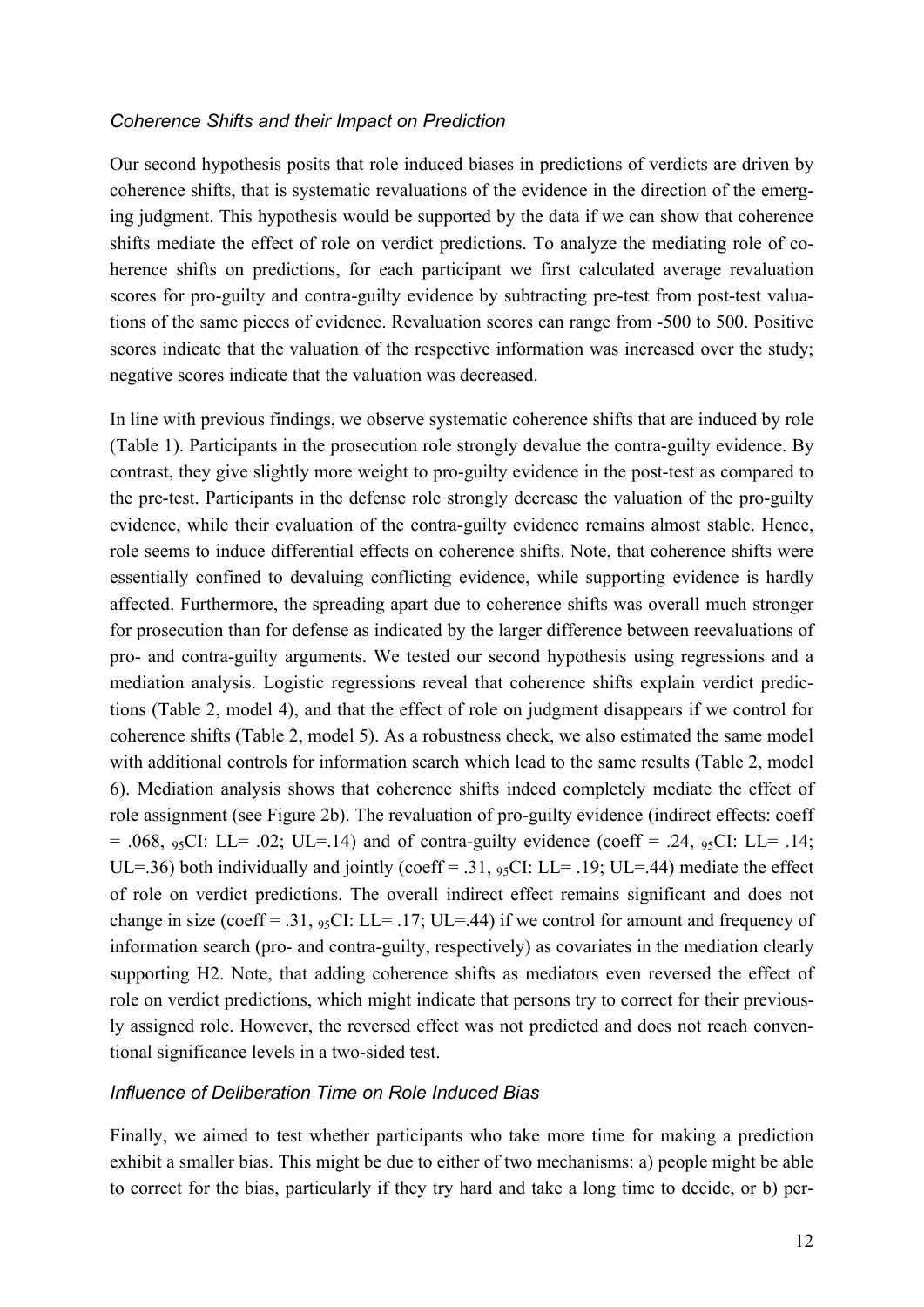sons who are less biased a priori take longer to make the prediction. We do not aim to identify which mechanism prevails (i.e., the direction of causality for the effect) but merely take an exploratory account to investigate whether there is such an effect at all.

We therefore conducted a logistic regression with verdict prediction as dependent variable and role, deliberation time (ln-transformed) and their interaction as predictors (main effects were centered). The main effect of prosecution on guilt remained significant ( $b = .59$ ,  $z =$ 1.70,  $p = 0.045$ , one-sided). More interestingly, however, we also found that participants who took longer to predict the court ruling were less prone to bias, as indicated by a significant interaction between time and role ( $b = -1.85$ ,  $z = -3.06$ ,  $p = 0.002$ ). Calculating the main effect of role for subsamples split along the median of deliberation times revealed that there was a role induced bias for persons with short ( $p = .003$ ) but not for persons with long ( $p = .66$ ) deliberation times.

# **Discussion**

-

Overall, our data support the notion that even in situations in which people have ceased to act in their assigned roles and have a monetary incentive to make correct predictions, a role induced bias prevails. The effect seems to be driven by coherence shifts that persons do not correct for. The effect of role on verdict prediction in this study (i.e., 14%) is comparable to the effect on verdicts observed in a previous study (Simon et al., 2008 found an effect of 17%). Interestingly, however, people that reflect longer do not exhibit role induced biases in predictions.

Note that by our study we can exclude three prominent alternative explanations. The bias cannot be self-serving, in a monetary sense. While acting in their assigned roles, participants did not take any money-relevant choices. The only monetary incentive was for accurate prediction of the court's decision. Second, although we find evidence for confirmatory information search, it does not mediate the effect of role on verdict prediction. Finally, the bias cannot result from an earlier decision participants have taken, as dissonance reduction would suggest (Festinger, 1957), because participants did not commit themselves at all to a choice.<sup>10</sup>

Nevertheless, it could be argued that participant's incentive for correcting their role induced bias was still too weak in our first study. Therefore we conducted a second study in which incentives for correct predictions were drastically increased.

<sup>10</sup> Since persons worked for about 20 minutes in their role, it cannot be ruled out that dissonance phenomena still played a role. Note, however, that Parallel Constraint Satisfaction processes have been successfully used to model dissonance phenomena as well (Shultz & Lepper, 1996). Therefore, at the process level, the exclusion of dissonance effects is not crucial for our argument.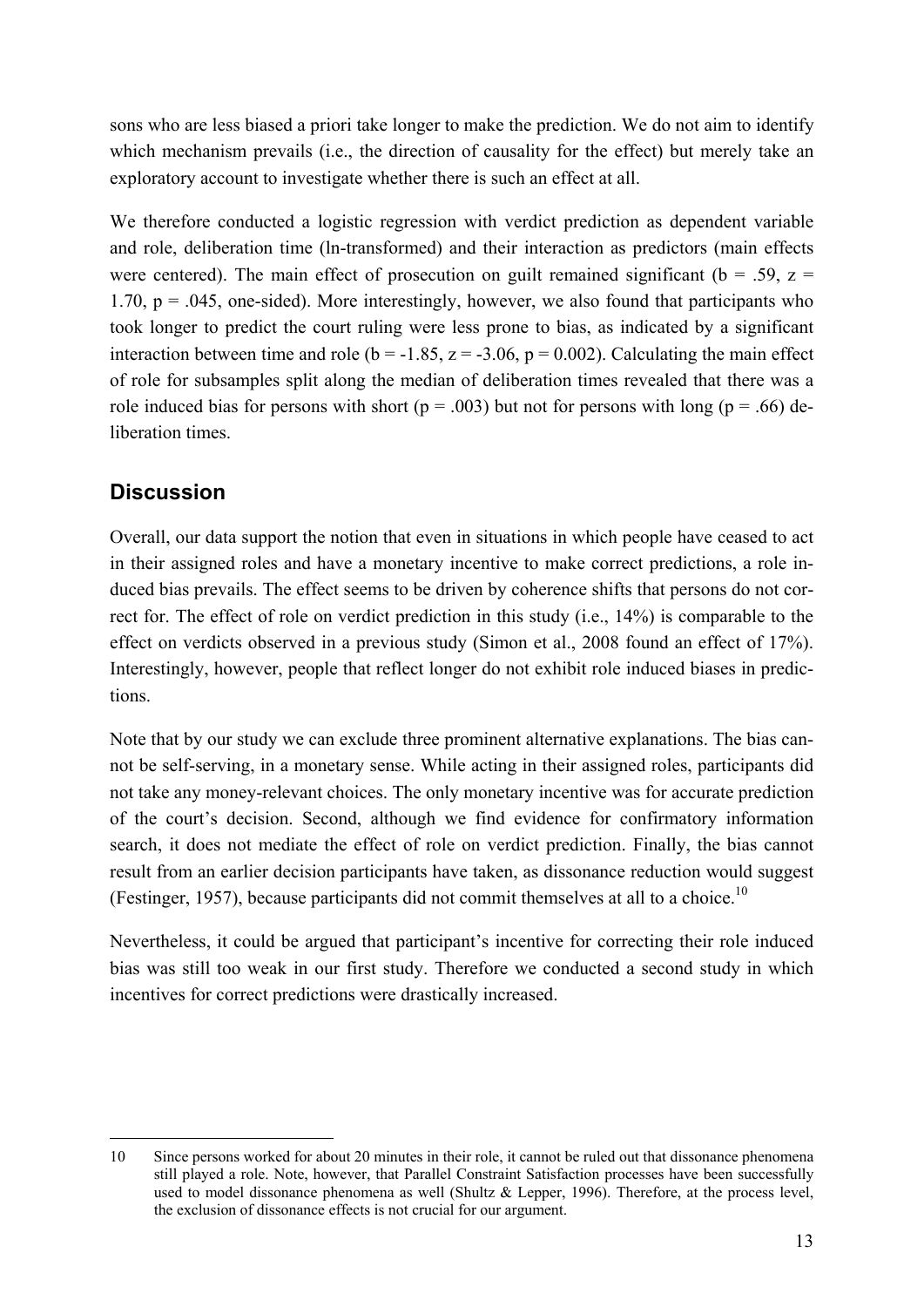# **Experiment 2**

## **Method**

Ninety-two participants took part in the study (55 female) and were recruited using the same procedure as in Experiment 1. The procedure was essentially the same as before except for two important modifications. We increased incentives to correct role-induced bias in that participants could now earn an extra amount of  $100 \in$  (approx. USD 140) for predicting the correct verdict, which was paid in 1 out of 10 cases. The instruction on the screen where participants indicated their prediction was changed accordingly. As a second modification, right before the post-test evaluation of the facts, participants indicated how they would have decided the case. We expected that the observed effects would be stronger if participants' predicted verdict and their own verdict align.

## **Results and Discussion**

As can be seen in Table 1, all important findings could be replicated. Decision time almost doubled, which indicates that our manipulation of motivation was effective. Nevertheless, we found a role induced bias of equal size also with these higher incentives. Participants in the prosecution role convicted 16% more often than participants in the defense role. The effect was marginally significant in the logistic regression ( $b = 0.73$ ,  $z = 1.47$ ,  $p = .07$ , one-sided) and reached conventional significance levels when excluding seven participants for which predicted and own verdict did not align ( $b = 0.87$ ,  $z = 1.91$ ,  $p = .028$ , one-sided).<sup>11</sup> We replicate the findings that controlling for information inspections did not reduce but even strengthen the effect of role on verdict. In contrast, the effect of role disappears when controlling for coherence shifts ( $p > .84$ ). The role-induced bias effect was again significantly mediated by coherence shifts ( $p < .05$ ;  $b = 0.63$  vs.  $b = -0.11$ ) but not by information inspection. Hence, the results again support our two hypotheses.

We also replicate the other effects observed in Experiment 1. The spreading apart due to coherence shifts is stronger for prosecution than for defense, and supporting evidence is less affected by coherence shifts than contradicting evidence (Table 1). The result also holds if restricting the analysis to persons for which verdict prediction and individuals' verdict aligned. The role-induced bias tended to decrease with time for thinking about the verdict but the interaction did not reach significance ( $b = -1.12$ ,  $z = -1.18$ ,  $p = 0.24$ ). Nevertheless, as in the previous study in a median spit the quicker half showed the effect  $(p = .003)$  whereas the slower half did not  $(p=.23)$ .

Overall, the results nicely replicate Experiment 1 in an environment with much higher incentives. They provide further support for H1. Role induced bias persists even if there is a strong monetary incentive to be accurate, and when controlling for confirmatory information search.

<sup>-</sup>11 Six of these persons predicted guilty although their own decision would have been "not guilty". Only one person showed the opposite pattern. Furthermore, as explained in note 7, since we have a directed hypothesis, a one-sided test is in order, so that our finding meets conventional standards.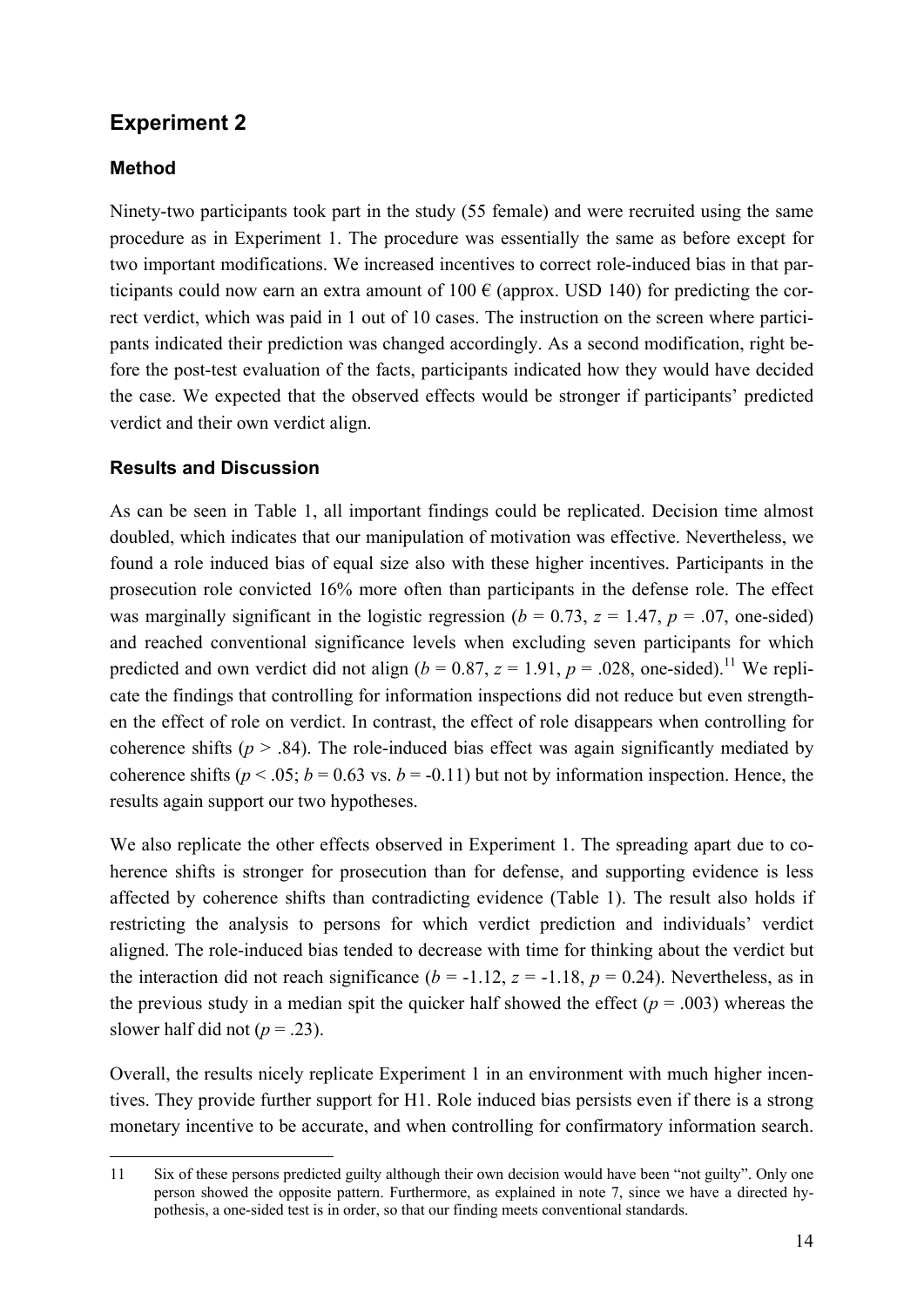The results also provide further support for H2 stating that role induced bias is driven by coherence shifts. Interestingly, also the remaining not hypothesized findings concerning decision time and coherence shifts could be replicated and seem to constitute stable effects. If participants are sensitive to monetary rewards, in our second experiment they have every reason to overcome a role induced bias. 100  $\epsilon$  is about ten times the hourly wage of a research assistant. Yet participants may still feel committed to their assigned role and the extrinsic motivation might hinder intrinsic motivations to overcome the bias. In a third study we therefore induced the accuracy goal in a way that excludes a conflict between the role and accuracy. After they have handed in their sketch of the pleading, we expose participants to the opportunity for a plea bargain. We design the bargaining protocol such, and we explicitly tell participants, that it now is in the best interest *of the side they represent* to predict the court ruling correctly. With this design, we also get a second, normatively even more relevant dependent variable. We not only see how assigned roles bias participants' judgment (i.e. their predictions), but also how role biases their choices (i.e. their settlement offers).

## **Experiment 3**

## **Method**

-

Since we had depleted our subject pool, we could only recruit twenty-nine participants (17 female) for the study. The procedure was essentially the same as in study 2 except for one important modification. We removed the monetary incentive for making correct predictions. Instead, after participants sketched their pleading and before making verdict predictions they were informed that there is a possibility for a plea bargain.

The negotiation protocol is as follows: prosecutors indicate a minimum sanction. Defense counsels indicate a maximum sanction. If the minimum is below the maximum, the midpoint between both statements determines the sanction. Otherwise the court decides. The instructions should make it clear that, given this procedure, it is in the best interest of the side represented to predict the court ruling correctly (in terms of bargaining theory, the court ruling determines the outside option, see e.g. (Nash, 1950)). Participants were first asked to make this prediction, and were then asked to make a negotiation offer. The instruction was such that the range for negotiation offers could be between 0 and 100 monetary punishment units (i.e., daily rated fines). Participants were free not to make an offer at all. The modified part of the instruction is given in the appendix. $12$ 

Note, that given the bargaining protocol, no side has an interest in making exaggerated offers (cf. also Loewenstein et al., 1993). The higher a maximum the defense counsel states, and the lower the minimum the prosecutor states, the smaller the probability that a deal is struck, and hence the smaller the probability to improve one's side's outcome, compared with having the court decide. Consequently, with our design, negotiation offers not only provide a second de-

<sup>12</sup> Due to a programming error we did not record decision times for this study.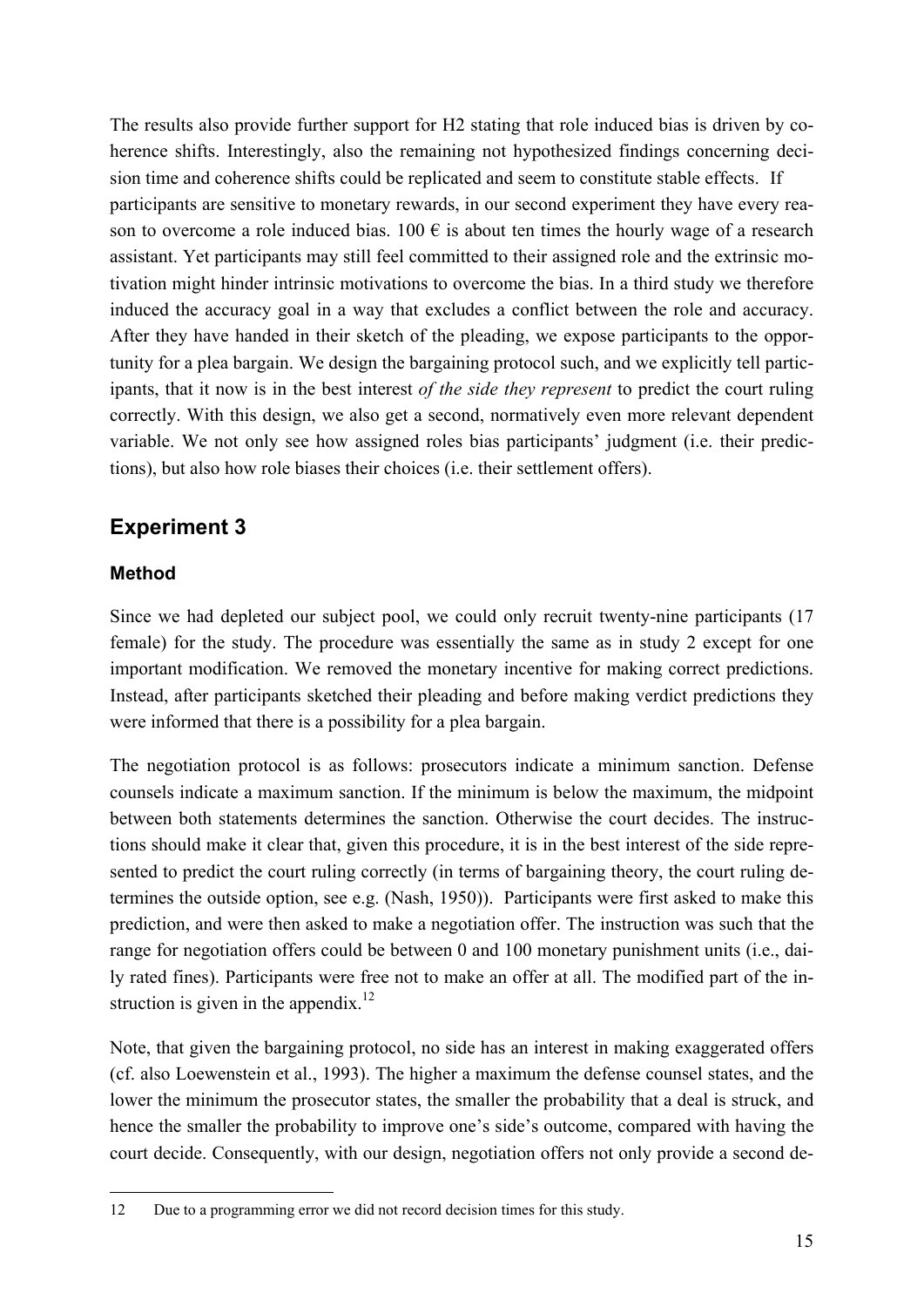pendent variable. The negotiation procedure also, and critically, makes it detrimental for the side represented to be biased.

## **Results and Discussion**

Descriptively, the previous findings could be mainly replicated (Table 1). We again find roleinduced bias for predicted verdicts (9%) and subjective probability of guilt (16%). Results on information inspection and coherence shifts are mainly provided for completeness but they should be interpreted cautiously given the large standard errors due to the small sample size.

We were most interested in the effect of role on settlement offers, that is, on choices rather than mere predictions, which could be between 0 and 100. As summarized in Table 3, offers for prosecution were significantly higher than for defense,  $t(27) = 5.00$ ,  $p < .001$ . Half of the participants in the defense role did not want a settlement and indicated zero. Two participants in the prosecution role did so either and indicated 100. The role bias, however, remains significant even if these 10 participants are excluded. Settlement offer correlated with predicted verdict ( $r = .32$ ,  $p = .09$ ; point-biserial correlation) and subjective probability of guilt ( $r = .37$ ,  $p = .05$ ) but only at a medium level.

| Table 3: Settlement offers in Experiment 3 |  |  |
|--------------------------------------------|--|--|
|--------------------------------------------|--|--|

|             |    | Settlement Offer |              |                |  |  |
|-------------|----|------------------|--------------|----------------|--|--|
|             | n  | M(SE)            | $f[offer=0]$ | $f[offer=100]$ |  |  |
| Prosecution | 13 | 70.0(6.8)        |              |                |  |  |
| Defense     | 16 | 18.4(7.5)        | 8            |                |  |  |

Despite the very small sample size, we thus find a significant bias for the normatively most relevant dependent measure, plea bargaining offers. Note that, in the instructions, we make it clear that exaggerated offers are not in the best interest of the side participants represent and it could be assumed that persons were intrinsically motivated to correct role induced bias. Compared with the findings by Loewenstein et al. (1993) on pre-trial settlements, we even observe a much stronger bias on settlement offers (i.e., Cohens'  $d = 1.9$  vs.  $d = .85$ ), although in their study there was no link between negotiations and the court ruling. The stronger effect in our study might be partially explained by the fact that writing an outline forces participants to elaborate the story supporting their side, and increases sunk costs. However, considering that there were multiple differences between these studies, further research is needed to empirically investigate the driving factors more systematically.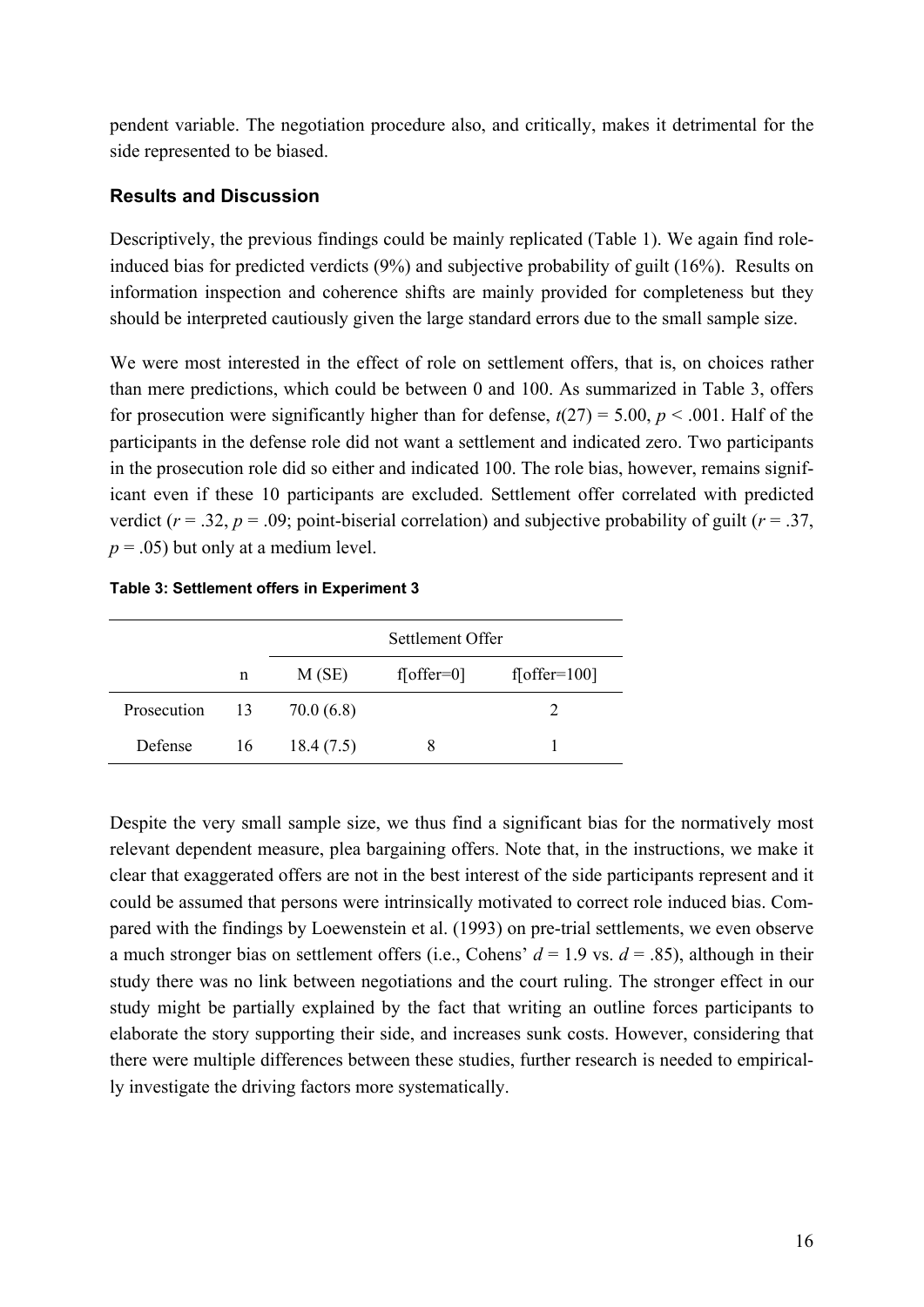# **General Discussion**

In three studies, we investigate the effect of role-induced bias on legal judgments. We find strong role-induced bias even in a situation where we can exclude that it is self-serving since participants no longer act on their assigned roles when asked to predict a court ruling, and at this point they have neither monetary nor reputational reasons for tilting judgment. They on the contrary have a high monetary incentive to make unbiased predictions. And a comparison between experiments even indicates that role-induced bias does not decrease if the premium for accuracy is as high as ten times the hourly wage of a research assistant. Furthermore, results of the third experiment indicate that role-induced bias also prevails in situations in which persons can be assumed to be intrinsically motivated to make correct predictions.

The role-induced bias persists when we control for differences in information search. Information search has a consistent effect in that people show confirmatory information search and look up more often information that fits their final judgments which is, however, independent of the role-induced bias. In mediation analysis we show that the role-induced bias is driven by coherence shifts (i.e., systematic information distortions) that can be explained by coherence based reasoning and parallel constraint satisfaction (PCS) processes. We thus find support for the prediction of PCS that role-induced biases are more than just motivated reasoning or selective information search. Once "trapped" in an interpretation, it is hard to leave it and to come to a different interpretation. Coherence shifts modify the interpretation of information and stabilize these interpretations once they have been formed. Interestingly, though, we found in two studies that role-induced bias were absent in participants who took long to take a decision even though the effect was smaller with higher incentives. This can either be due to the fact that people without bias deliberate longer or that persons can partially correct for bias by deliberation. It is due to further research to investigate which effect prevails.

The finding that role assignment in court induces bias that people on average do not correct for even if they have a high incentive to do so and the additional finding that role-induced bias even more strongly affects offers for settlements have serious consequences for the legal system. The pure assignment of a role, even if there is no self-serving element, may have behavioral effects that cannot easily be reversed. For the law, this finding matters indirectly and directly. It matters indirectly since it suggests that those acting in court are indeed very likely to be biased. For in the court room, prosecutors and defense counsels have a clear incentive to win, with more or less direct relevance for their income. The bias should therefore even be stronger than in our deliberately much cleaner environment. This in turn puts the impartiality of courts at risk. It is beyond the scope of this paper to investigate to which degree the adversarial system nonetheless helps jury members and judges make unbiased decisions; it might, to the contrary, even be counterproductive in that it exacerbates the bias.

Yet most legal orders are not only concerned with court rulings. They also impose a certain degree of impartiality on court procedure (Green & Zacharias, 2004). Some legal orders, like the German, even prosecute prosecutors if they bend the law (in German Law: BGHSt 32,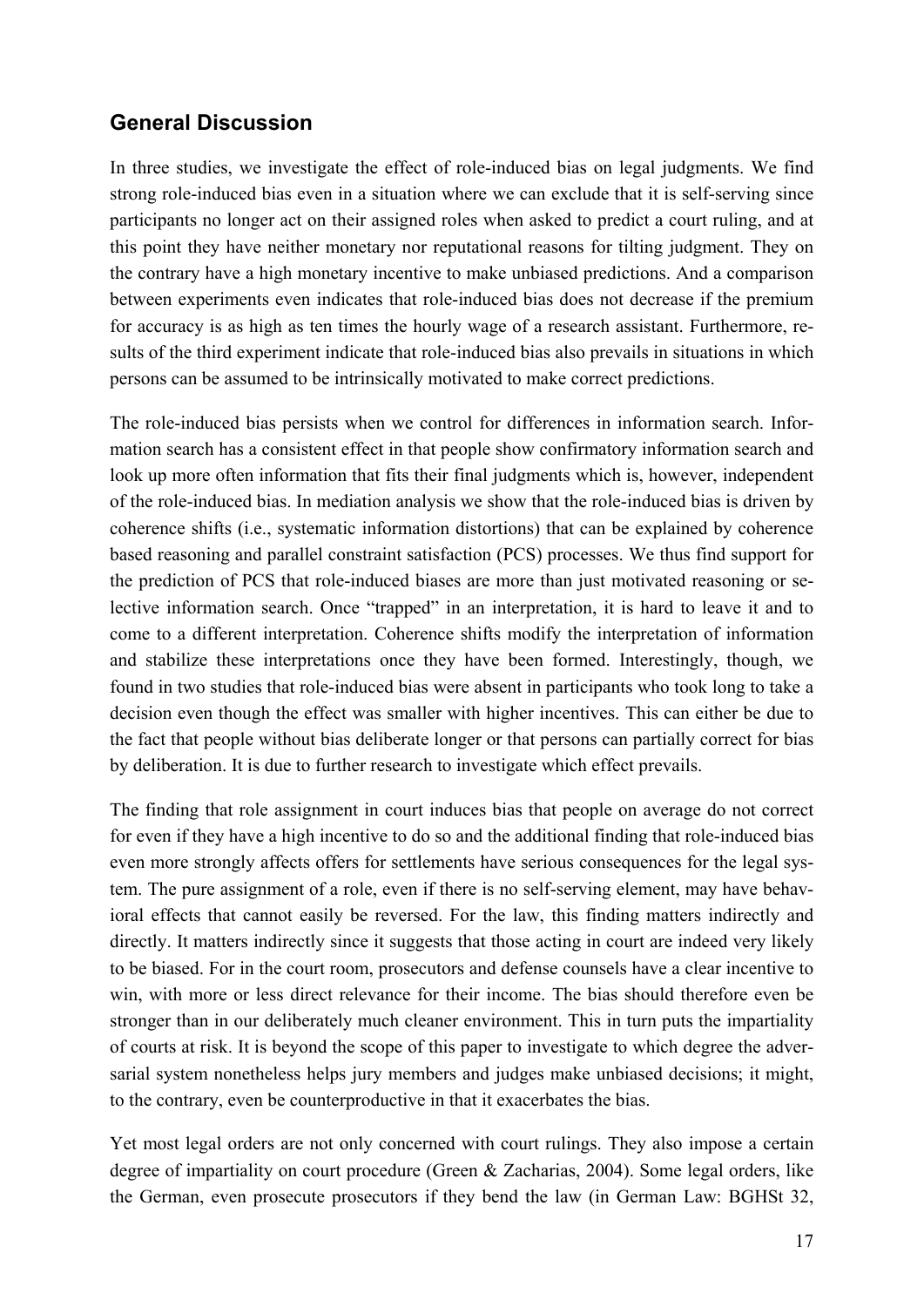357; 38, 282; 40, 177; 40, 272 [Federal Supreme Court for Criminal Law]), and they stipulate that defense counsels are "part and parcel of the judiciary",  $^{13}$  and therefore obliged to a minimum degree of impartiality. We are of course not opposed against such regulative ideas. Yet our findings question the realism of these normative statements.

Last but not least, prediction is a routine task for real life prosecutors and defense counsels. Prosecutors have to decide whether to charge the defendant. Defense counsels have to advise their clients whether to plead guilty. Depending on their expectations of the ruling, they decide on their strategy during the trial. They for instance invest more resources, plead more aggressively, or appeal against a ruling. Prediction is even more important in plea bargaining. Is it worth insisting on the trial? Which offer is good enough to be accepted? In the field, all of these decisions of course also have a motivational component. They directly help a defense counsel charge higher fees, and they help a prosecutor advance her career. We show that, even short of the motivational effect, there is a bias resulting from the mere fact that a person assumes a defined role. Procedural law has not only reason to be concerned about "hired guns". Even if neither money nor career concerns were to play a role, representatives would still see the world in the light of their cause.

In our experiments, we investigated deliberation time using an exploratory account. We measured time for making a verdict prediction instead of manipulating it. Consequently, we do not know whether participants with less bias had a harder time coming to a prediction, or whether the fact that they deliberated longer removed both the bias and the coherence shifts. We thus do not know the direction of the arrow of causality. If deliberation causes debiasing, the normative implication is straightforward. The legal order would want to force those playing an active role in court to deliberate carefully. A cooling off period would be a first step into this direction (Simon, Krawczyk, et al., 2008). The obligation to give explicit reasons should also help. For this interpretation speaks that Simon (2004) could show that an explicit "consider the opposite" instruction reduces coherence shifts as well (see also Glöckner, 2008; Mussweiler, Strack, & Pfeiffer, 2000). Against this interpretation speaks that persons are usually not aware of the fact that they distort information (Simon, 2004).

If, to the contrary, the cause is that persons without bias take longer to make a prediction and these tendencies to make a bias are dependent on stable individual (personality) differences, constructing bias-proof proceedings is less easy. The legal order would need a sufficiently robust screening procedure. Converging evidence for this causal direction is provided by the finding that coherence shifts are indeed related to personality factors in that they increase with persons' preference for consistency (Brown, Asher, & Cialdini, 2005; Cialdini, Trost, & Newsom, 1995; Nail, et al., 2001) and that coherence shifts mediate increases in confidence (Glöckner & Ostermann, 2010). Interestingly, it has also been shown that persons that have been selected to become jurors in the U.S. (Brown, et al., 2005) as well as real lay judges

-

<sup>13</sup> This is referred to by the German term: "ein Organ der Rechtspflege", § 1 Federal Code for the Legal Profession (Bundesrechtsanwaltsordnung).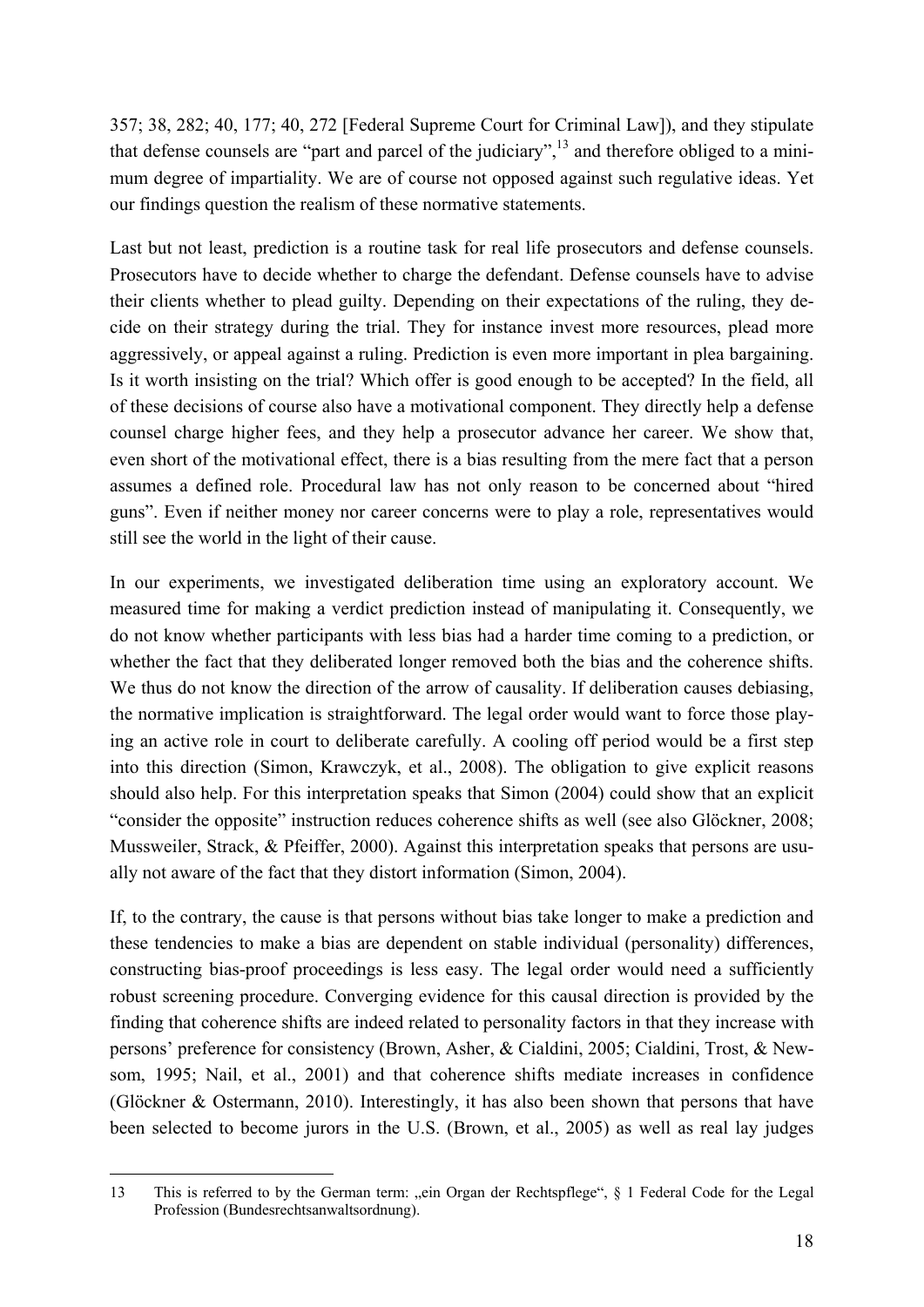(*Schöffen*) in Germany (Glöckner & Ostermann, 2010) tend to show higher preference for consistency compared to students. Accordingly, it could be expected that coherence effects are stronger in persons involved in legal reasoning as compared to the mainly student population used in the current study. However the implication that some actors should be barred from court would have to be normatively justified and is likely to meet resistance due to the fact that jurors and lay judges should be selected such that they represent the general public (in German law: §36 II S. 1 GVG [Judicature Act]). Hence, if the second interpretation turned out to be true, chances are that the legal order would have to live with the bias in order to maintain the democratic goal of equal representation of the entire society in the jury.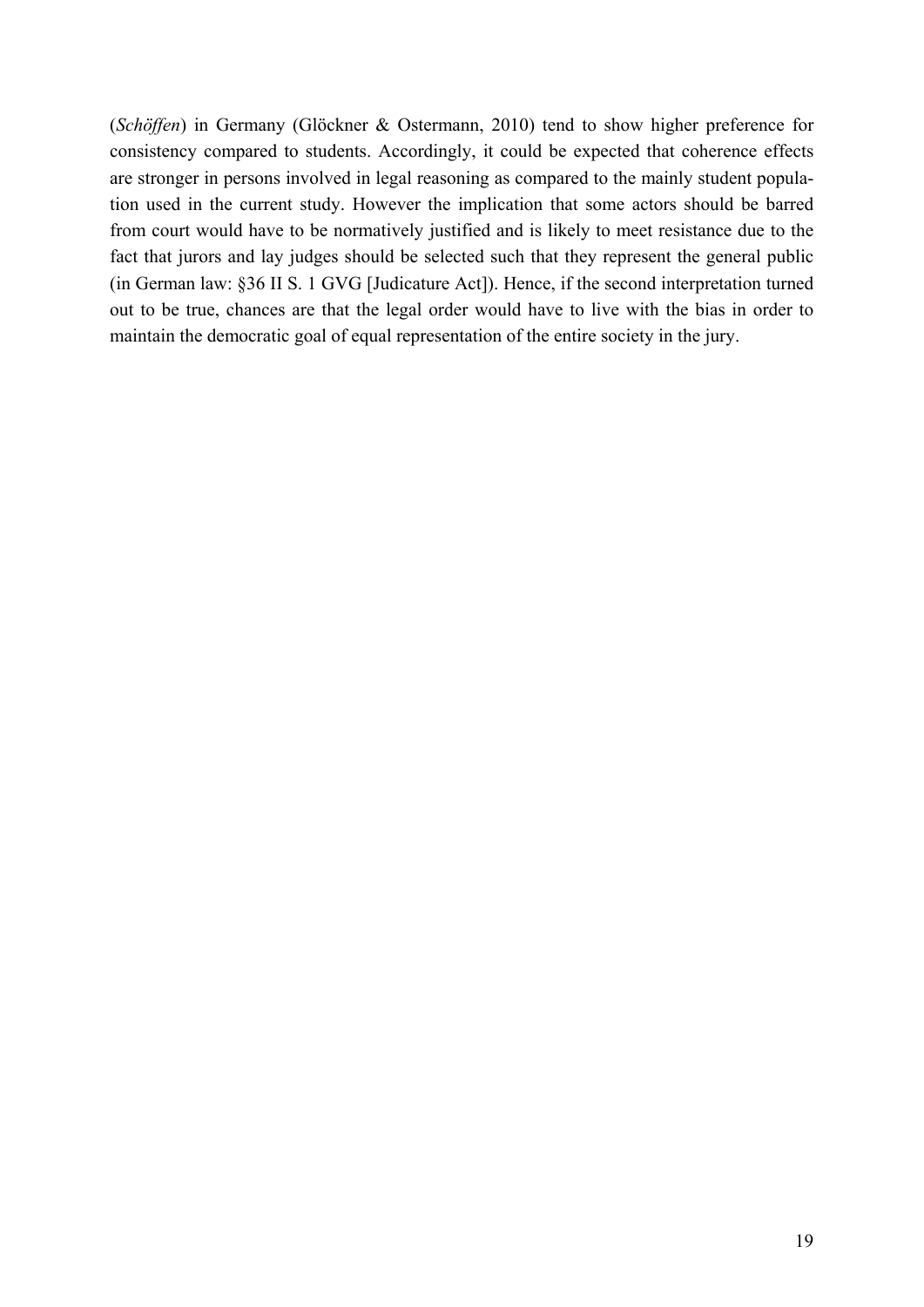## **References**

- Anderson, C. A., Lepper, M. R., & Ross, L. (1980). Perseverance of Social Theories. The Role of Explanation in the Persistence of Discredited Information. *Journal of Personality and Social Psychology, 39*, 1037-1049.
- Babcock, L., & Loewenstein, G. (1997). Explaining Bargaining Impasse. The Role of Self-Serving Biases. *Journal of Economic Perspectives, 11*, 109-126.
- Babcock, L., Loewenstein, G., Issacharoff, S., & Camerer, C. F. (1995). Biased Judgements of Fairness in Bargaining. *American Economic Review, 85*, 1337-1343.
- Babcock, L., & Pogarsky, G. (1999). Damage Caps and Settlement. A Behavioral Approach. *Journal of Legal Studies, 28*, 341-370.
- Betsch, T., Haberstroh, S., Glöckner, A., Haar, T., & Fiedler, K. (2001). The effects of routine strength on adaptation and information search in recurrent decision making. *Organizational Behavior and Human Decision Processes, 84*, 23-53.
- Bilalic, M., McLeod, P., & Gobet, F. (2008). Why good thoughts block better ones: The mechanism of the pernicious Einstellung (set) effect. *Cognition, 108*, 652-661.
- Bilalic, M., McLeod, P., & Gobet, F. (2010). The mechanism of the Einstellung (Set) effect: A pervasive source of cognitive bias. *Current Directions in Psychological Science, 19*, 111-115.
- Bond, S. D., Carlson, K. A., Meloy, M. G., Russo, J. E., & Tanner, R. J. (2007). Information distortion in the evaluation of a single option. *Organizational Behavior and Human Decision Processes, 102*, 240-254.
- Brown, S., Asher, T., & Cialdini, R. (2005). Evidence of a positive relationship between age and preference for consistency. *Journal of Research in Personality, 39*, 517-533.
- Brownstein, A. L. (2003). Biased predecision processing. *Psychological Bulletin, 129*, 545- 568.
- Brownstein, A. L., Read, S. J., & Simon, D. (2004). Bias at the racetrack: Effects of individual expertise and task importance on predecision reevaluation of alternatives. *Personality and Social Psychology Bulletin, 30*, 891-904.
- Carlson, K. A., & Russo, J. E. (2001). Biased interpretation of evidence by mock jurors. *Journal of Experimental Psychology: Applied, 7*, 91-103.
- Cialdini, R., Trost, M., & Newsom, J. (1995). Preference for consistency: The development of a valid measure and the discovery of surprising behavioral implications. *Journal of Personality and Social Psychology, 69*, 318-328.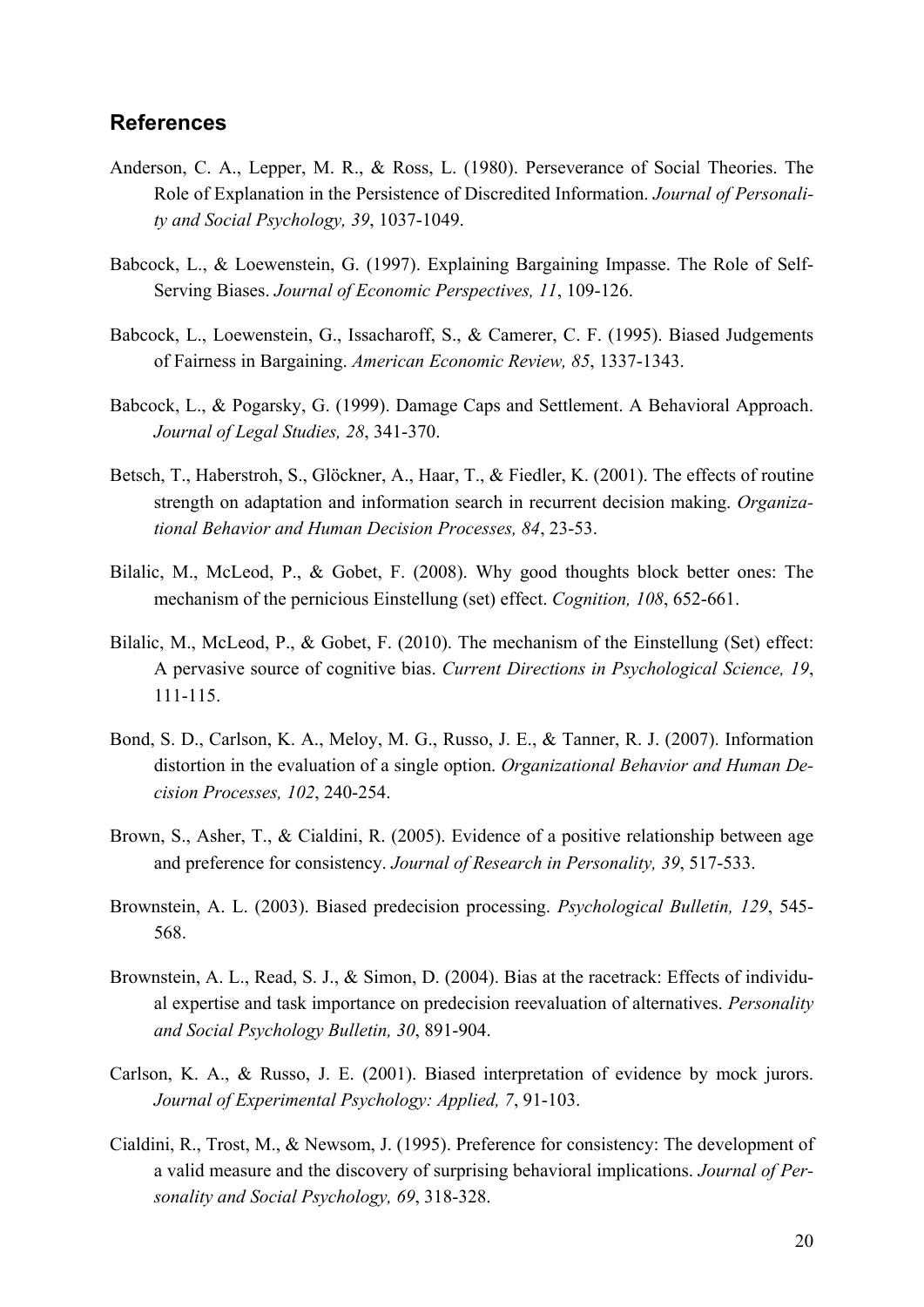- Daftary-Kapur, T., Dumas, R., & Penrod, S. D. (2010). Jury decision-making biases and methods to counter them. *Legal and Criminological Psychology, 15*, 133-154.
- DeKay, M. L., Patino-Echeverri, D., & Fischbeck, P. S. (2009a). Better Safe than Sorry: Precautionary Reasoning and Implied Dominance in Risky Decisions. *Journal of Behavioral Decision Making, 22*, 338-361.
- DeKay, M. L., Patino-Echeverri, D., & Fischbeck, P. S. (2009b). Distortion of probability and outcome information in risky decisions. *Organizational Behavior and Human Decision Processes, 109*, 79-92.
- Ender, P. (2010). binary mediation: a new command to compute mediations with multiple mediators and binary and continuous variables in STATA. *UCLA: Academic Technology Services, Statistical Consulting Group. http://www.ats.ucla.edu/stat/stata/ado/analysis/*.
- Englich, B., Mussweiler, T., & Strack, F. (2005). The last word in court A hidden disadvantage for the defense. *Law and Human Behavior, 29*, 705-722.
- Festinger, L. (1957). *A theory of cognitive dissonance*. Stanford, CA: Stanford University Press.
- Fiedler, K. (2000). Beware of samples! A cognitive-ecological sampling approach to judgment biases. *Psychological Review, 107*, 659-676.
- Glöckner, A. (2008). How evolution outwits bounded rationality: The efficient interaction of automatic and deliberate processes in decision making and implications for institutions. In C. Engel & W. Singer (Eds.), *Better than conscious? Decision making, the human mind, and implications for institutions* (pp. 259-284). Cambridge, MA: MIT Press.
- Glöckner, A. (2009). Investigating intuitive and deliberate processes statistically: The Multiple-Measure Maximum Likelihood strategy classification method. *Judgment and Decision Making, 4*, 186-199.
- Glöckner, A. (2010). Multiple measure strategy classification: Outcomes, decision times and confidence ratings. In A. Glöckner & C. L. M. Witteman (Eds.), *Foundations for tracing intuition: Challenges and methods.* (pp. 83-105). London: Psychology Press & Routledge.
- Glöckner, A., & Betsch, T. (2008). Modeling option and strategy choices with connectionist networks: Towards an integrative model of automatic and deliberate decision making. *Judgment and Decision Making, 3*, 215–228.
- Glöckner, A., Betsch, T., & Schindler, N. (2010). Coherence shifts in probabilistic inference tasks. *Journal of Behavioral Decision Making, 23*, 439–462.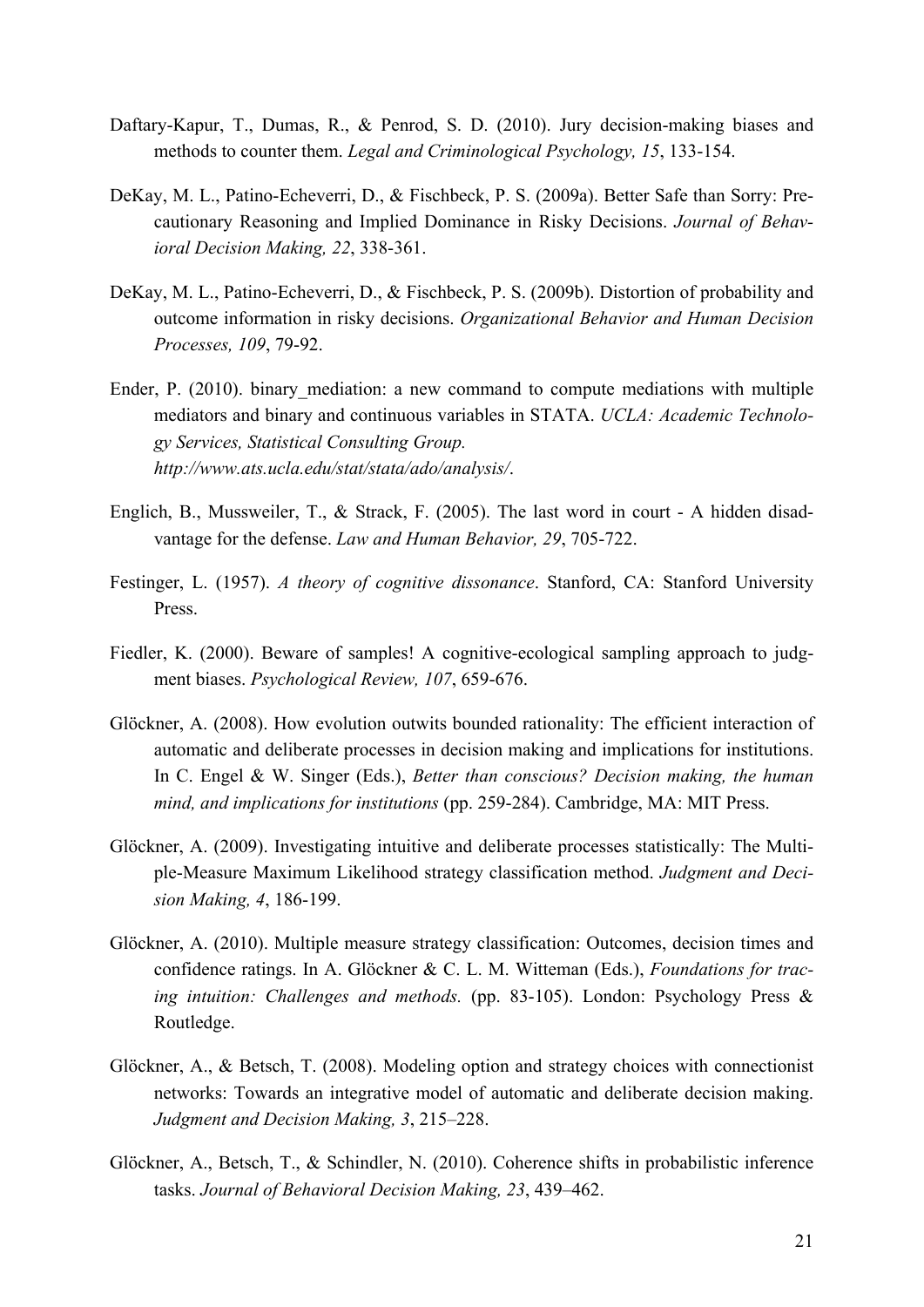- Glöckner, A., & Engel, C. (2008). Can we trust intuitive jurors? Standards of proof and the probative value of evidence in coherence based reasoning. *MPI Collective Goods Preprint, No. 38. Available at SSRN: http://ssrn.com/abstract=1307580*.
- Glöckner, A., & Ostermann, T. (2010). Preference for consistency increases the coherence effect and confidence in legal judgments. *Manuscript in preparation*.
- Goodman-Delahunty, J., Granhag, P. A., Hartwig, M., & Loftus, E. F. (2010). Insightful or wishful: Lawyers' ability to predict case outcomes. *Psychology, Public Policy, and Law, 16*, 133-157.
- Green, B., & Zacharias, F. (2004). Prosecutorial neutrality. *Wisconsin Law Review*, 837-904.
- Guthrie, C., Rachlinski, J. J., & Wistrich, A. J. (2000). Inside the judicial mind. *Cornell Law Review, 86*, 777-830.
- Guthrie, C., Rachlinski, J. J., & Wistrich, A. J. (2007). Blinking on the bench: How judges decide cases. *Cornell Law Review, 93*, 1-44.
- Haney, C., Banks, C., & Zimbardo, P. (1973). Study of prisoners and guards in a simulated prison. *Naval Research Reviews, 26*, 1-17.
- Hastie, R., Schkade, D. A., & Payne, J. W. (1999a). Juror judgments in civil cases: Effects of plaintiff's requests and plaintiff's identity on punitive damage awards. *Law and Human Behavior, 23*, 445-470.
- Hastie, R., Schkade, D. A., & Payne, J. W. (1999b). Juror judgments in civil cases: Hindsight effects on judgments of liability for punitive damages. *Law and Human Behavior, 23*, 597-614.
- Holyoak, K. J., & Simon, D. (1999). Bidirectional reasoning in decision making by constraint satisfaction. *Journal of Experimental Psychology: General, 128*, 3-31.
- Janis, I., & King, B. (1954). The influence of role playing on opinion change. *Journal of Abnormal and Social Psychology, 49*, 211-218.
- Jolls, C., & Sunstein, C. R. (2006). Debiasing through Law. *The Journal of Legal Studies, 35*, 199-241.
- Korobkin, R. (2003). The endowment effect and legal analysis. *Northwestern University Law Review, 97*, 1227-1294.
- Kunda, Z. (1990). The case for motivated reasoning. *Psychological Bulletin, 108*, 480-498.
- Kunda, Z., & Thagard, P. (1996). Forming impressions from stereotypes, traits, and behaviors: A parallel-constraint-satisfaction theory. *Psychological Review, 103*, 284-308.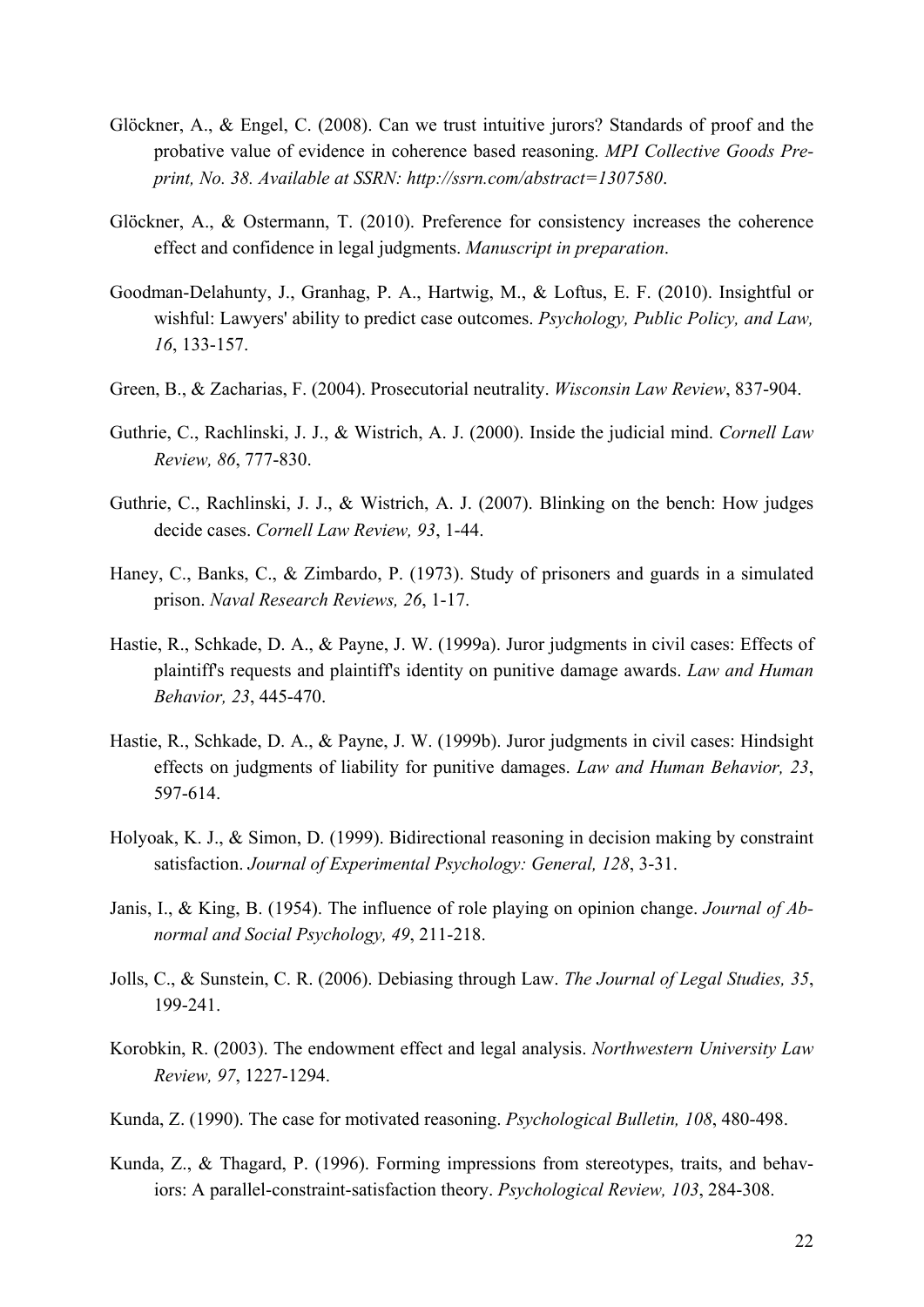- Landeo, C. (2009). Cognitive Coherence and Tort Reform. *Journal of Economic Psychology, 30*, 898-912.
- Loewenstein, G., Issacharoff, S., Camerer, C. F., & Babcock, L. (1993). Self-Serving Assessments of Fairness and Pretrial Bargaining. *Journal of Legal Studies, 22*, 135-159.
- MacKinnon, D. P., & Dwyer, J. H. (1993). Estimating mediated effects in prevention studies. *Evaluation Review, 17*, 144.
- Markman, K. D., & Hirt, E. R. (2002). Social Prediction and the "Allegiance Bias". *Social Cognition, 20*, 58-86.
- Monroe, B. M., & Read, S. J. (2008). A general connectionist model of attitude structure and change: The ACS (Attitudes as Constraint Satisfaction) model. *Psychological Review, 115*, 733-759.
- Mussweiler, T., Strack, F., & Pfeiffer, T. (2000). Overcoming the inevitable anchoring effect: Considering the opposite compensates for selective accessibility. *Personality and Social Psychology Bulletin, 26*, 1142-1150.
- Nail, P. R., Correll, J. S., Drake, C. E., Glenn, S. B., Scott, G. M., & Stuckey, C. (2001). A validation study of the preference for consistency scale. *Personality and Individual Differences, 31*, 1193-1202.
- Nash, J. (1950). The Bargaining Problem. *Econometrica, 18*, 155-162.
- Norman, E., & Schulte-Mecklenbeck, M. (2010). Take a quick click at that! Mouselab and Eye-Tracking as tools to measure intuition. In A. Glöckner & C. L. M. Witteman (Eds.), *Tracing intuition: Recent methods in measuring intuitive and deliberate processes in decision making.* (pp. 24-44). London: Psychology Press / Routledge.
- O'Brien, B. (2009). Prime suspect: An examination of factors that aggravate and counteract confirmation bias in criminal investigations. *Psychology, Public Policy, and Law, 15*, 315-334.
- Payne, J. W., Bettman, J. R., & Johnson, E. J. (1988). Adaptive strategy selection in decision making. *Journal of Experimental Psychology: Learning, Memory, and Cognition, 14*, 534-552.
- Pennington, N., & Hastie, R. (1988). Explanation-based decision making: Effects of memory structure on judgment. *Journal of Experimental Psychology: Learning, Memory, and Cognition, 14*, 521-533.
- Preacher, K., & Hayes, A. (2008). Asymptotic and resampling strategies for assessing and comparing indirect effects in multiple mediator models. *Behavior Research Methods, 40*, 879.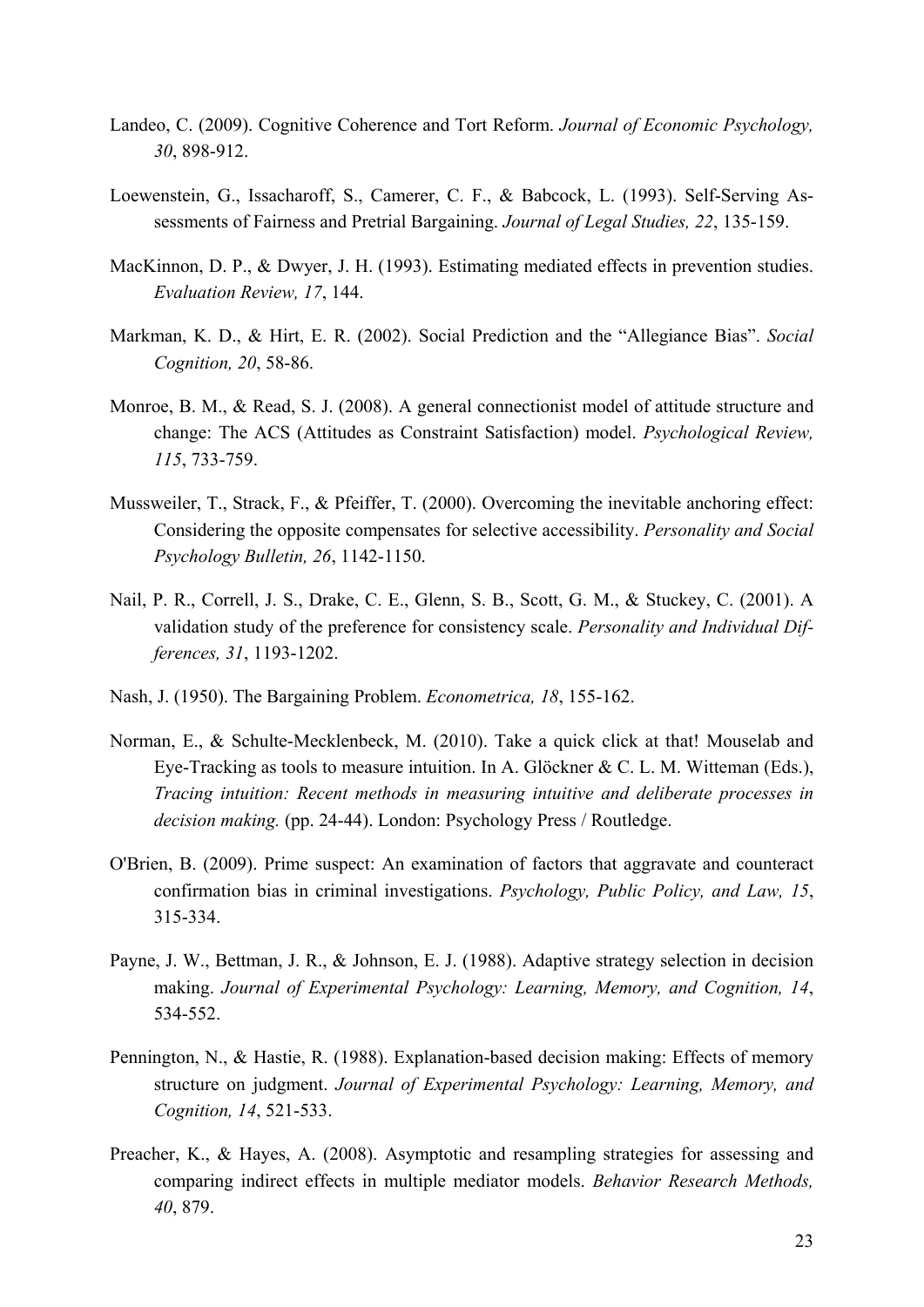- Rachlinski, J. J. (2006). Cognitive errors, individual differences, and paternalism. *University of Chicago Law Review, 73*, 207-229.
- Read, S. J., Vanman, E. J., & Miller, L. C. (1997). Connectionism, parallel constraint satisfaction processes, and Gestalt principles: (Re)introducing cognitive dynamics to social psychology. *Personality and Social Psychology Review, 1*, 26-53.
- Robbennolt, J. K. (2004). Evaluating juries by comparison to judges: A benchmark for judging. *Florida State University Law Review, 32*, 469-509.
- Russo, J. E., Carlson, K. A., Meloy, M. G., & Yong, K. (2008). The goal of consistency as a cause of information distortion. *Journal of Experimental Psychology: General, 137*, 456-470.
- Russo, J. E., Meloy, M. G., & Medvec, V. H. (1998). Predecisional distortion of product information. *Journal of Marketing Research, 35*, 438-452.
- Shultz, T. R., & Lepper, M. R. (1996). Cognitive dissonance reduction as constraint satisfaction. *Psychological Review, 103*, 219-240.
- Simon, D. (2004). A third view of the black box: cognitive coherence in legal decision making. *University of Chicago Law Review, 71*, 511-586.
- Simon, D., Krawczyk, D. C., Bleicher, A., & Holyoak, K. J. (2008). The transience of constructed preferences. *Journal of Behavioral Decision Making, 21*, 1-14.
- Simon, D., Krawczyk, D. C., & Holyoak, K. J. (2004). Construction of preferences by constraint satisfaction. *Psychological Science, 15*, 331-336.
- Simon, D., Snow, C. J., & Read, S. J. (2004). The Redux of Cognitive Consistency Theories: Evidence Judgments by Constraint Satisfaction. *Journal of Personality and Social Psychology, 86*, 814-837.
- Simon, D., Stenstrom, D. M., & Read, S. J. (2008). *On the objectivity of investigations: An experiment* Paper presented at the Conference for Empirical Legal Studies.
- Simon, D., Stenstrom, D. M., & Read, S. J. (2009). *Partisanship and prosecutorial decision making: An experiment* Paper presented at the Conference for Empirical Legal Studies.
- Snyder, M., & Swann, W. B. (1978). Hypothesis-testing processes in social interactions. *Journal of Personality and Social Psychology, 36*, 1202-1212.
- Sobel, M. E. (1982). Asymptotic confidence intervals for indirect effects in structural equation models. *Sociological Methodology, 13*, 290-312.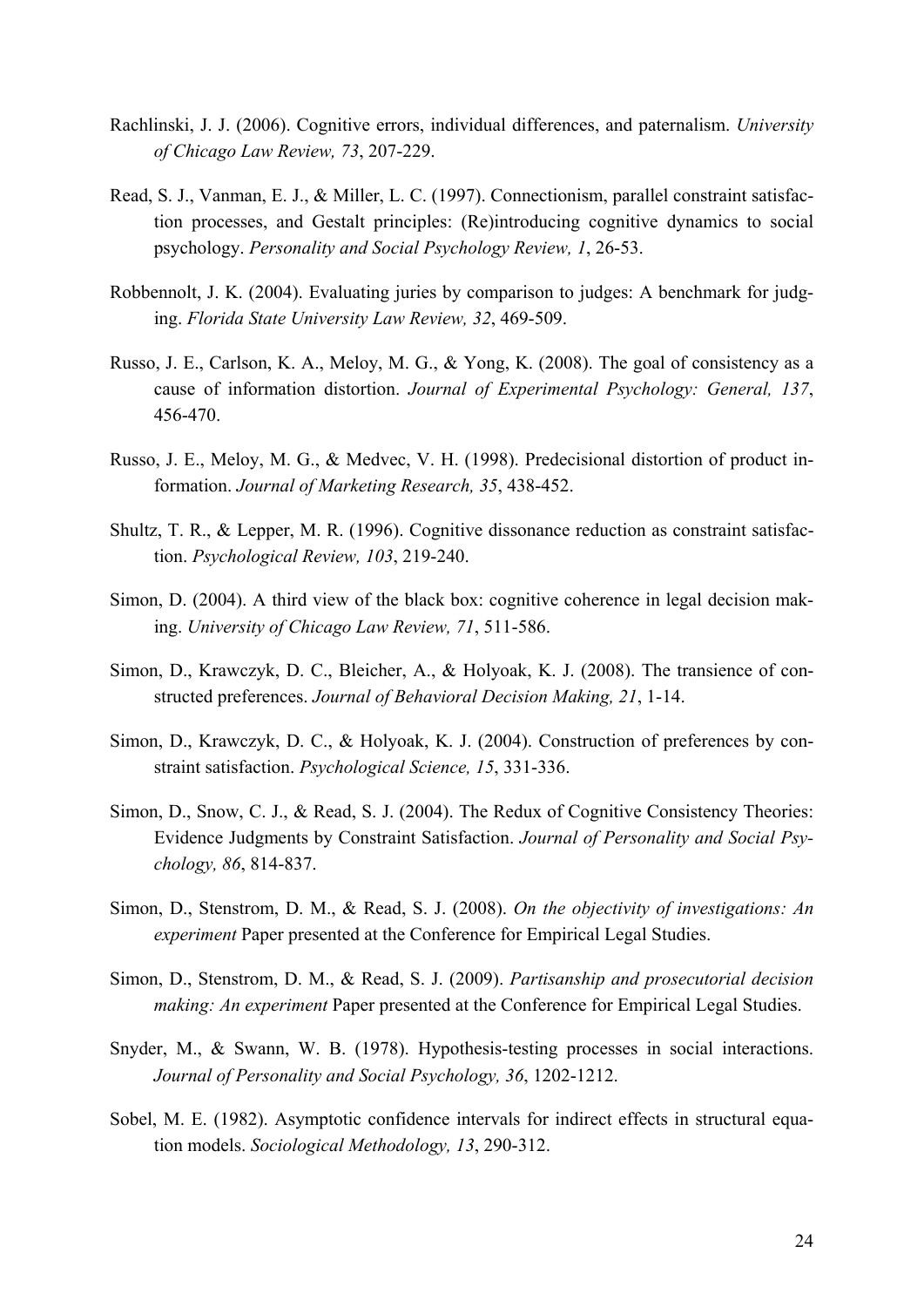- Spellman, B. A. (2010). Judges, expertise, and analogy. In D. Klein & G. Mitchell (Eds.), *The Psychology of Judicial Decision Making* (pp. 149-163). Oxford: Oxford University Press.
- Sunstein, C. (1996). Social norms and social roles. *Columbia Law Review, 96*, 903-968.
- Thagard, P. (2003). Why wasn't O.J. convicted? Emotional coherence in legal inference. *Cognition & Emotion, 17*, 361-383.
- Thompson, L., & Loewenstein, G. (1992). Egocentric interpretations of fairness and interpersonal conflict. *Organizational Behavior and Human Decision Processes, 51*, 176-197.
- Vidmar, N., & Laird, N. M. (1983). Adversary social roles: Their effects on witnesses communication of evidence and the assessments of adjudicators. *Journal of Personality and Social Psychology, 44*, 888-898.
- Wason, P. C. (1960). On the failure to eliminate hypotheses in a conceptual task. *Quarterly Journal of Experimental Psychology, 12*, 129-140.
- Wistrich, A. J., Guthrie, C., & Rachlinski, J. J. (2005). Can judges ignore inadmissible information? The difficulty of deliberately disregarding. *University of Pennsylvania Law Review, 153*, 1251-1345.
- Zimbardo, P. (1965). The effect of effort and improvisation on self-persuasion produced by role-playing. *Journal of Experimental Social Psychology, 1*, 103-120.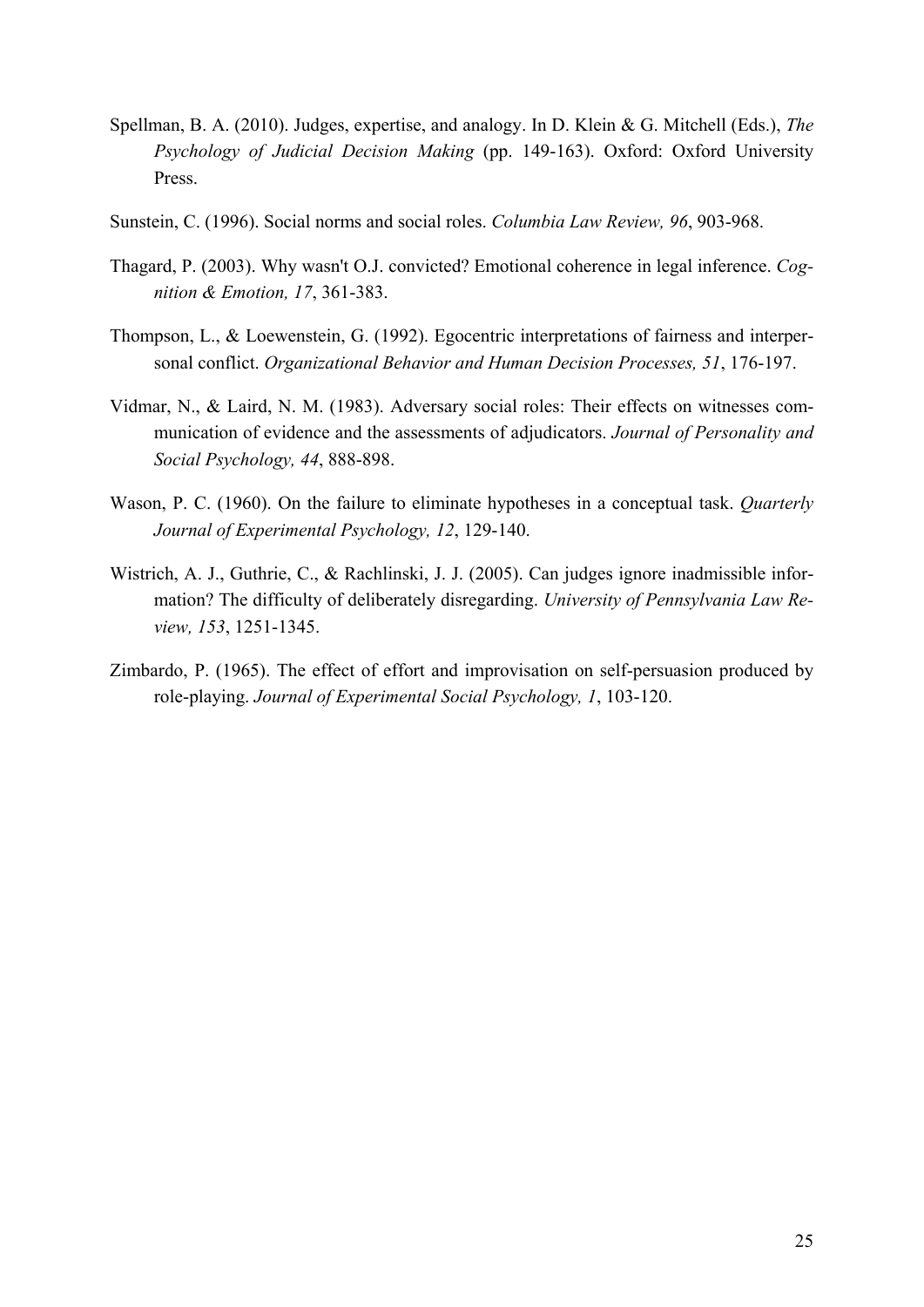# **Appendix**

# **Case Description**

[page 1] You now take part in a trial on the case Hans H. at a reginal court.

[page 2] Please assume to be in the role of a legal intern. You are currently working for the [defense/ prosecution]. Your advisor asks you to take part in the criminal trial Hans H. taking the perspective of the [defense / prosecution]. You will take part in the trial and hear all arguments of the defense and the prosecution. Afterwards you will be asked to sketch a pledge for the [defense / prosecution].

[page 3: Standard of Proof] Please note that in criminal cases accused persons are particularly protected. They should only be convicted if the evidence is so convincing that there is no reasonable doubt that the person is guilty. Proof beyond a reasonable doubt is proof that leaves you firmly convinced that the defendant is guilty. It is not required to prove guilt beyond all possible doubt. A reasonable doubt is a doubt based upon reason and common sense and is not based purely on speculation. It may arise from a careful and impartial consideration of all the evidence, or from lack of evidence. If after a careful and impartial consideration of all the evidence, the judge is not convinced beyond a reasonable doubt that the defendant is guilty, it is his or her duty to find the defendant not guilty. On the other hand, if after a careful and impartial consideration of all the evidence, the judge is convinced beyond a reasonable doubt that the defendant is guilty, it is his duty to find the defendant guilty.

[page 4] Hence, the judge has to come to one of the following conclusions:

If he concludes that there is no reasonable doubt, that the accused person has committed the crime then he has to decide guilty. If he comes to the conclusion that there is reasonable doubt, he has to decide not guilty.

[page 5: Accusation] Hans H. is accused of having stolen 5200  $\epsilon$  from the safe of his employer Hausbau GmbH.

[page 6] Prosecution and defense bring forth the following pieces of evidence. All witnesses have sworn under oath to make statements that correspond to the truth only and have been warned that false statements can lead to criminal proceedings for perjury. After the hearing, the judge dictates a summary of the witness statements for the protocol. He reads the summary aloud and all witnesses agree that their statement was correctly documented.

[page 7: Technician] A technician who had been called to repair the photocopier testified that he had seen someone leave the accounts office in great haste at about 7.15 pm. When questioned by the detective a day after the incident, the technician identified this person as Hans. When asked how sure he was about this, the technician said he was "at least 95%" certain. He explained that he had seen Hans once or twice before in the office.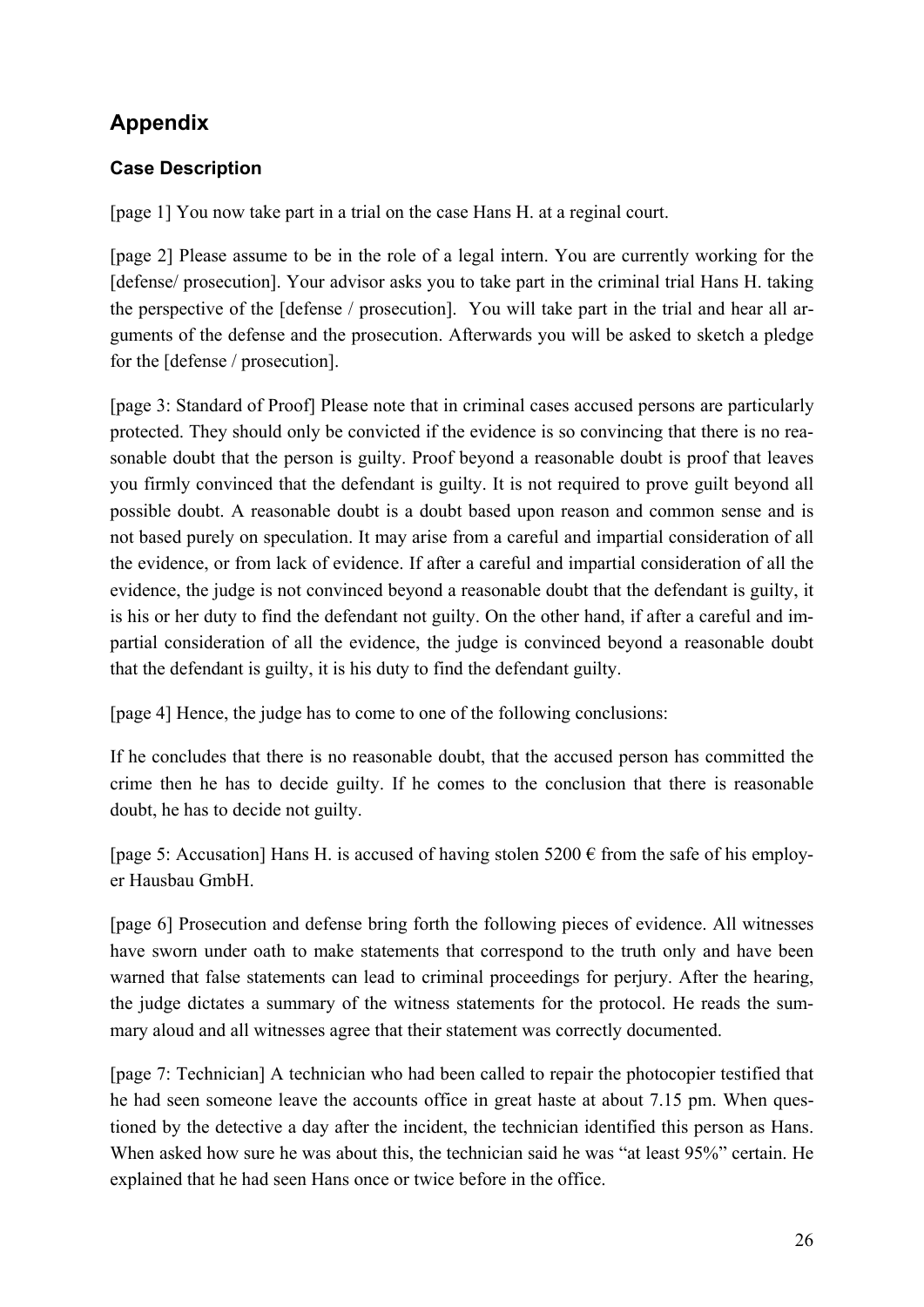[page 8: School] Silvia, a manager of "Hausbau GmbH", testified that she saw Hans at 8 pm on the evening in question, when they both picked up their children from an event at the school. Hans was wearing elegant trousers and a jacket he had not worn at work. Silvia testified that it takes between 45 and 50 minutes at that time of day to get from the office to the school at the other end of town.

[page 9: Safe] The accountant of the company witnesses: At the end of each day, she places all company cash in the safe. This safe is located at the rear of the accounts office. The safe is also used to store other sensitive documents, including bids and project reports. Apart from the accountant and her assistant, the construction managers, sales managers and managers have access to the safe. All in all, 8 people, including Hans, can use the safe. The safe has a time mechanism that records when the safe is opened and closed. One morning the accountant noticed that  $\epsilon$  5,200 in cash was missing. The time mechanism showed that the safe had last been opened on the previous evening at 7:14 pm.

[page 10: Hans's career] The boss of Hausbau GmbH witnesses: Hans H. is 34 years old. He lives in Frankfurt/Main with his wife, Katrin, and two children. Hans works for the large construction firm "Hausbau GmbH" (Hausbau Ltd.). After having worked as a foreman for more than two years, he complained to his superior that the job caused him back trouble. He (the boss) then offered Hans a job in the company's administration offices, assigning him the role of construction manager. Hans' task was to supervise the progress made on the various building projects and to coordinate the different groups.

[page 11: Hans's character] A colleague says: Hans is generally considered to be a hardworking colleague. His colleagues say that he often seems reserved and at times even a little grumpy.

[page 12: Criminal record] The judge reads aloud Hans' criminal record. At the age of 18, he was arrested for attempting to break into an apartment. He was convicted of this offence. Hans H. has not had a criminal record for the last 16 years.

[page 13: White car] Private detective P says: Hausbau GmbH has asked him to investigate the case. A CCTV camera, installed at the entrance of the office building, shows a car rapidly leaving a parking space in front of the building at 7:17 pm on the evening in question. However, the picture was out of focus and the detective was unable to read the license plate. The video shows a white XY car. The make of Hans H.'s car is XY, it is white, and he seen was seen driving to work in it on the day in question. According to the detectives' investigations, 0.1% of all cars in the area are white XY cars.

[page 14: Debts] Furthermore, the detective says: He also found out that Hans paid back a loan of  $\epsilon$  4,870 to his bank one day after the money had disappeared. The debts had accumulated in the last three months, and the bank had already threatened to take legal action.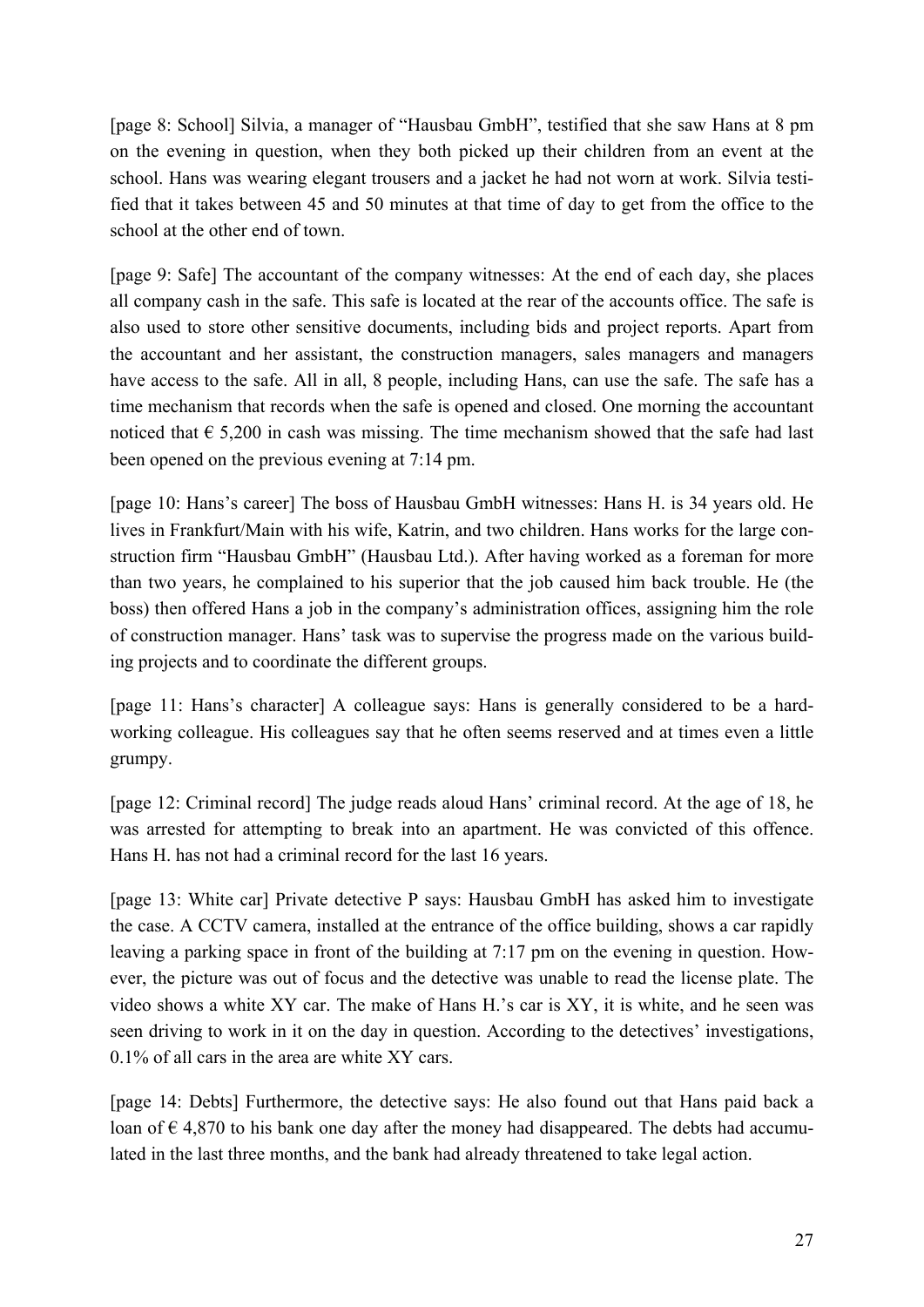[page 15: Flower store] Hans testified that he had taken out the loan to help his sister-in-law, who runs a flower shop in Aachen. She gave him back the money in cash and he used it to pay back the loan. Hans explained that he cannot prove this cash transfer with receipts, since in the floral business larger financial transactions are sometimes conducted in cash.

[page 16: Travel expenses] A colleague testifies that Hans H. told him the following: A few months before the incident, Hans had been summoned by his boss to discuss the payment of expenses claimed by Hans. Visibly annoyed, the boss had given out to Hans for claiming certain expenses with no justification. Hans had argued that other construction managers had been claiming the same expenses and that the boss had therefore been challenging him unjustly. His boss had disagreed, refusing to reimburse these costs and also making clear to him that a promotion he had already been promised would fall through on account of these events. Hans had been deeply hurt by this. In the following weeks, he had quite frequently been seen working late at the office."

[page 17] The judge interrupts the trial for half an hour. Please use the time to sketch a pledge for the [defence / prosecution]. You can therefore look up all the record in the protocol.

[page 18] You have 20 min tome to sketch the pledge. Bullet-points suffice. You can check the evidence for the case as often as you like.

[page 19; sketch of pledge in a text-box; inspection of pages above possible]

[page 20] Please predict, which decision the judge will make. Please assume that he has exactly the same information as you and that your pledge has no influence on the decision. We have asked several real judges, how they would have decided the case. You receive a bonus payment of  $5 \in$ , if you predict the decision of the majority of judges correctly.

## **Modified Instruction for Experiment 3**

The instruction for participants' verdict prediction (i.e., page 20) was modified and a new page 21 with an instruction to measure offers for the settlement was added directly afterwards. The modified parts read as follows:

Given a request of the [prosecution/defense; i.e., the other party], the judge postpones the trial to the next day. The representative of the [prosecution/defense; i.e., the other party] asks you whether you would want to end the trial with an out-of-court settlement. If both sides agree on a sanction the trial would be finished. It is known that in similar cases guilty persons were convicted for a daily rated fine of 100 days by this judge. Hence, the accused had to pay his net income of 100 days to the state. Whether a settlement is beneficial for the [defense/prosecution; i.e., your side] depends on the expected verdict. To help you, representing the [defense/prosecution; i.e., your side] well, please predict the verdict of the judge you expect. [Hans will be acquitted / convicted]